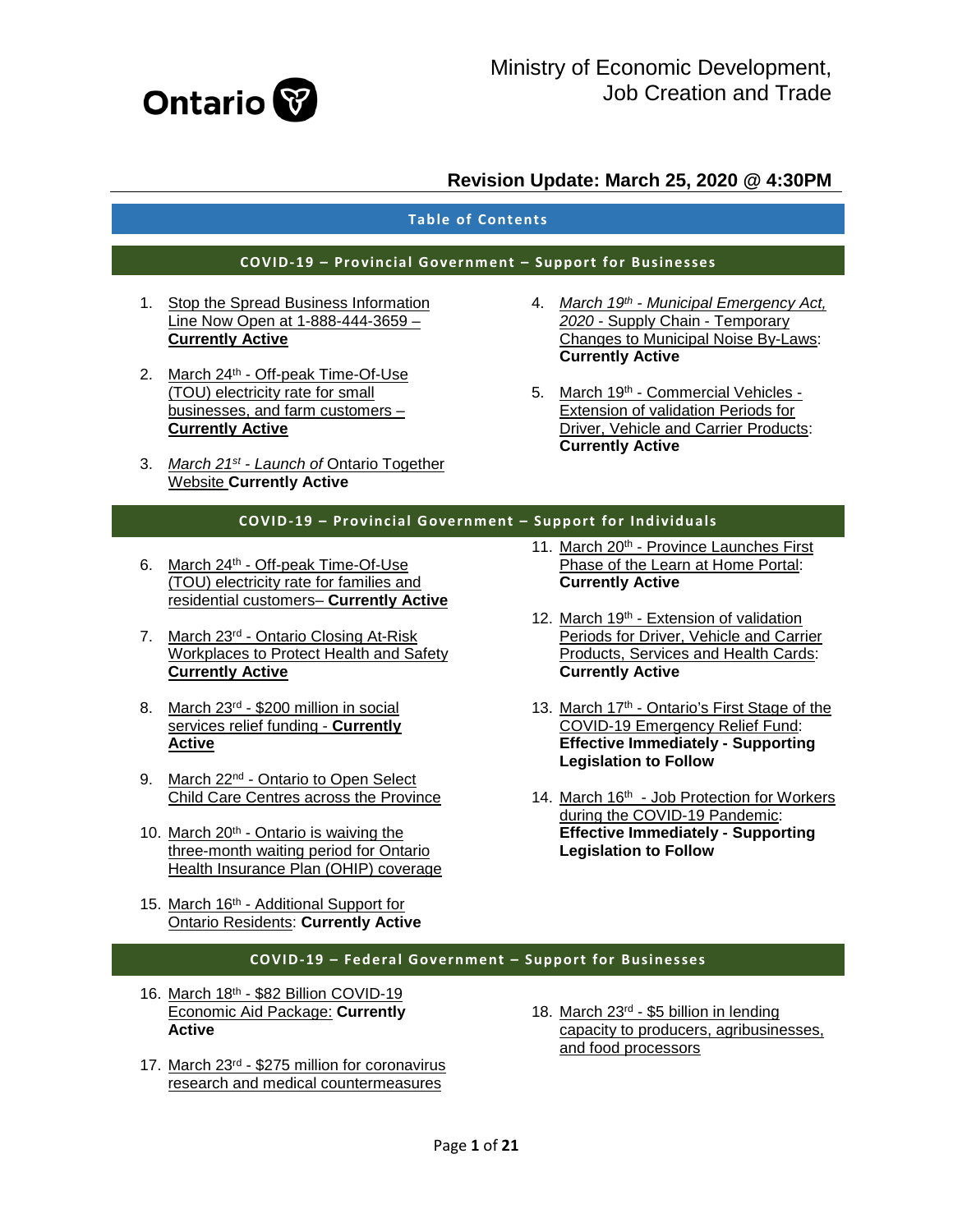

- 19. March 20<sup>th</sup> Plan to Mobilize Industry to [fight COVID-19](#page-9-0)
- 20. *[The Pandemic Response Challenge](#page-9-1)  Program*[: National Research Council of](#page-9-1)  Canada – **[Currently Active](#page-9-1)**
- 21. March 20<sup>th</sup> National Research Council of Canada (NRC) - [COVID-19 Challenge](#page-10-0)  Program – **[Currently Active](#page-10-0)**
- 22. March 18th [Deferral of Income Tax:](#page-10-1) **[Currently Active](#page-10-1)**
- 23. March 18th Small Businesses 10% [Wage Subsidy:](#page-11-0) **Effective Immediately - [Supporting Legislation to Follow](#page-11-0)**
- 24. March 18<sup>th</sup> Business Credit Availability [Program \(BCAP\):](#page-11-1) **Currently Active**
- 25. March 18<sup>th</sup> [Canada Account Limit](#page-12-0)
- 26. March 18th Regional Development [Agencies \(RDAs\) -](#page-12-1) FedDev Ontario
- 27. March 18th Additional Support for Businesses: **[Currently Active](#page-13-0)**
- 28. March 16th Insured Mortgage Purchase Program: **[Currently Active](#page-13-1)**
- 29. March 16th Measures Enacted by the [Bank of Canada](#page-13-2)
- 30. March 15th- [Support for employers and](#page-14-0)  [workers through the Work-Sharing](#page-14-0)  program: **[Currently Active](#page-14-0)**
- 31. March 15<sup>th</sup> Changes to the [Employment Insurance sickness](#page-14-1)  benefits: **[Currently Active](#page-14-1)**
- 32. March 11<sup>th</sup> Public Works and [Government Services Canada –](#page-15-0) COVID-[19 Supplier Purchasing Program](#page-15-0)

#### **COVID-19 – Federal Government – Support for Individuals**

- 33. March 25th Canada Emergency [Response Benefit \(CREB\)](#page-16-0)
- 34. March 18<sup>th</sup> Temporarily Boosting of [Canada Child Benefit payments:](#page-16-1)  **[Implementation by May](#page-16-1)**
- 35. March 18th [Mortgage Default](#page-17-0)  [Management Tools –](#page-17-0) **Effective [Immediately](#page-17-0)**
- 36. March 18th Goods and Services Tax (GST) Credit - [Special Top-Up Payment:](#page-17-1)  **[Implementation by Early May](#page-17-1)**
- 37. March 18<sup>th</sup> Extension of Tax Filing Deadline: **[Currently Active](#page-17-2)**
- 38. March 18th Registered Retirement [Income Funds \(RRIFs\) –](#page-17-3) Minimum **[Withdrawals](#page-17-3)**
- 39. March 18th Deferral of Canada Student Loan Payments: **[Implementation by](#page-17-4)  [Early April](#page-17-4)**
- 40. March 18th \$305 million Indigenous [Community Support Fund:](#page-18-0)  **[Implementation by April](#page-18-0)**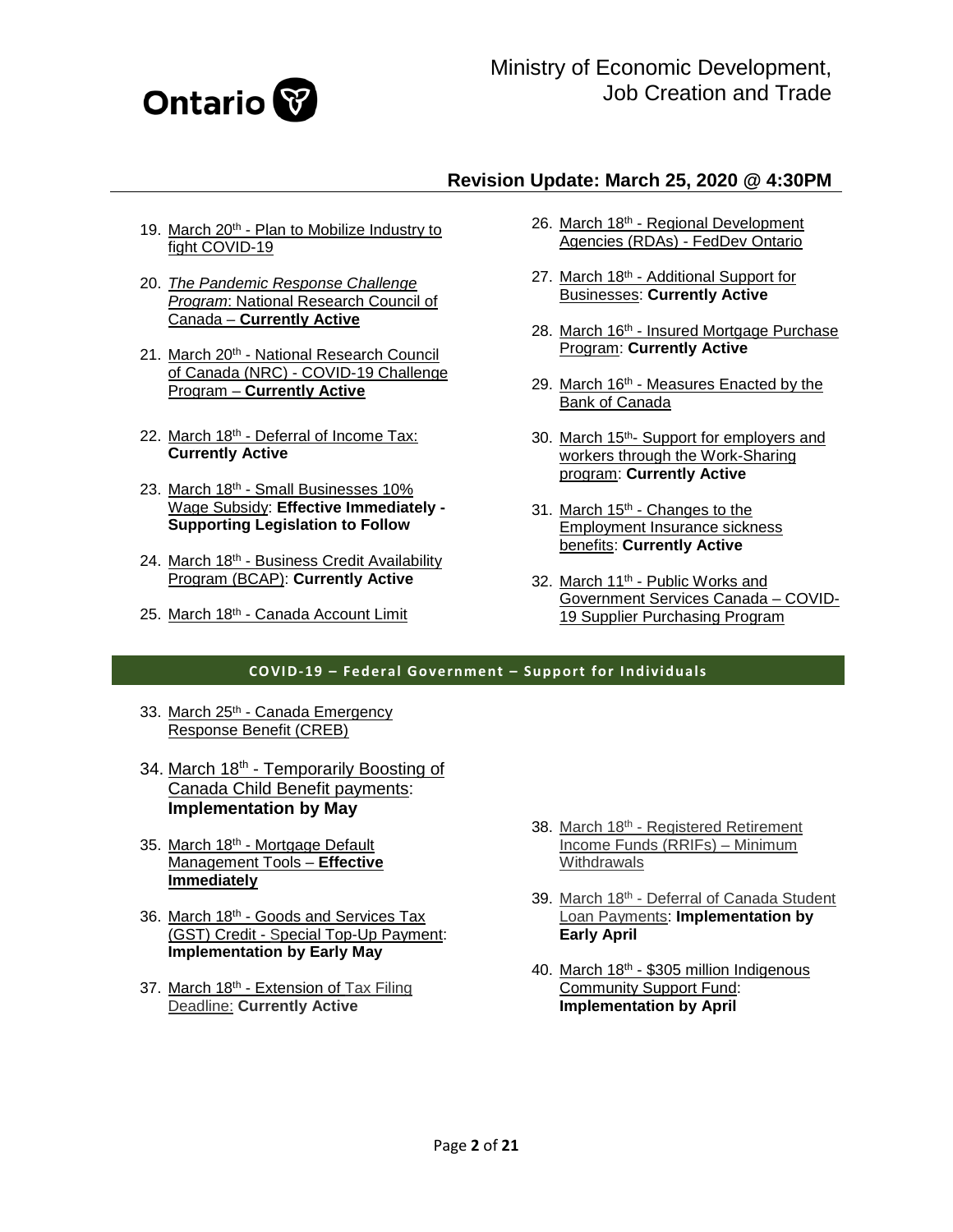

# **COVID-19 – Provincial Government – Support for Businesses**

- The Provincial government is reaching out on a daily basis to leaders at businesses big and small, including at our financial institutions, as well as unions, to ensure we have the latest information, and that there is an open line of communication as the government works to address COVID-19's impact on the economy.
- <span id="page-2-0"></span>1. Stop the Spread Business Information Line Now Open at 1-888-444-3659 – **Currently Active**
	- o The province has launched a toll-free line **1-888-444-3659** to provide support to Ontario businesses who have questions about the province's recent **emergency order** to close at-risk workplaces.
	- o Help is available from Monday to Sunday, from 8:30 a.m.―5:00 p.m.
	- o Businesses who have questions about closures of at-risk workplaces or how emergency measures impact their business or employment can call the **Stop the Spread Business Information Line.**
- 2. March 24<sup>th</sup> Off-peak Time-Of-Use (TOU) electricity rate for small businesses, and farm customers – **Currently Active**
	- o For a **45-day period**, the government is working to suspend time-of-use electricity rates, holding electricity prices to the off-peak rate of **10.1 cents-per-kilowatt-hour**.
	- o This reduced price will be available **24 hours per day, seven days a week** to all time-of-use customers.
	- o Customers will see rate reductions of over **50 per cent** compared to onpeak rates.
	- o This discount will be applied automatically to electricity bills without the need for customers to fill out an application form.
	- o Depending on billing cycles, some customers will see these changes on their next electricity bill. TOU customers whose billing cycle ended before their local distribution company implemented this change will receive the reduced rate as a credit on a future bill.
- <span id="page-2-1"></span>3. *March 21st - Launch of* Ontario Together Website **Currently Active**
	- o **[Ontario Together](http://ontario.ca/ontariotogether?_ga=2.117268422.1996799419.1584986608-1305037528.1580157468)**, a new website that will help businesses and their employees work with the province to meet the challenges of COVID-19.
	- o The website will identify the province's supply challenges and solicit ideas and advice from Ontario's business and manufacturing communities on how the government can work together to meet the need.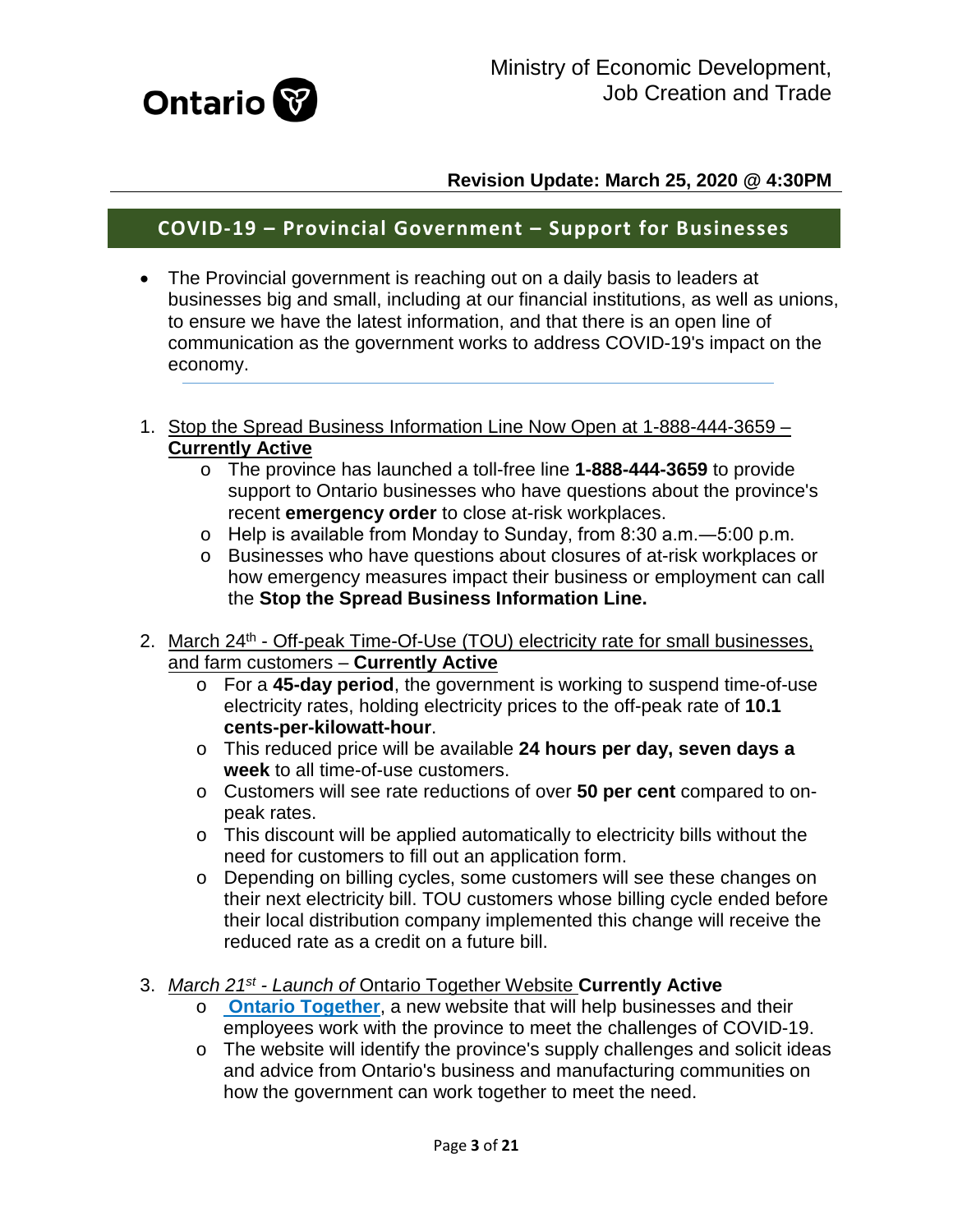

- o Through the portal, companies will be able to submit proposals for the government to procure required goods and services and share creative solutions quickly.
- o [https://www.ontario.ca/page/how-your-organization-can-help-fight](https://www.ontario.ca/page/how-your-organization-can-help-fight-coronavirus)[coronavirus](https://www.ontario.ca/page/how-your-organization-can-help-fight-coronavirus)
- <span id="page-3-0"></span>4. *March 19th - Municipal Emergency Act, 2020* - Supply Chain - Temporary Changes to Municipal Noise By-Laws: **Currently Active** 
	- o The new legislation ensures that for the near future, the delivery of goods to Ontario's businesses and consumers isn't impacted by municipal noise bylaws that may unintentionally be impeding such deliveries when they are most urgently needed.
	- o The new legislation will waive local noise by-laws allowing delivery trucks to operate overnight.
	- o These temporary changes will allow businesses to transfer goods between their warehouses and retail stores 24 hours a day, seven days a week.
- <span id="page-3-1"></span>5. March 19<sup>th</sup> - Commercial Vehicles - Extension of validation Periods for Driver, Vehicle and Carrier Products: **Currently Active**
	- o New regulations include extensions for driver licences, licence plate validation, Ontario Photo Cards, and **Commercial Vehicle Operator Registration certificates**, among others.
	- o The Ministry of Transportation is also automatically extending the due dates for medical or vision reports
	- o This extension will be in place until such time that, based on the advice of Ontario's Chief Medical Officer of Health and public health officials, the current situation improves.

# **COVID-19 – Provincial Government – Support for Individuals**

- The Province is working with partners across the healthcare system, from public health to hospitals and community care, to do everything possible to contain the virus and ensure that the system is prepared to respond to any scenario.
- <span id="page-3-2"></span>6. March 24<sup>th</sup> - Off-peak Time-Of-Use (TOU) electricity rate for families and residential customers– **Currently Active**
	- o For a **45-day period**, the government is working to suspend time-of-use electricity rates, holding electricity prices to the off-peak rate of **10.1 cents-per-kilowatt-hour**.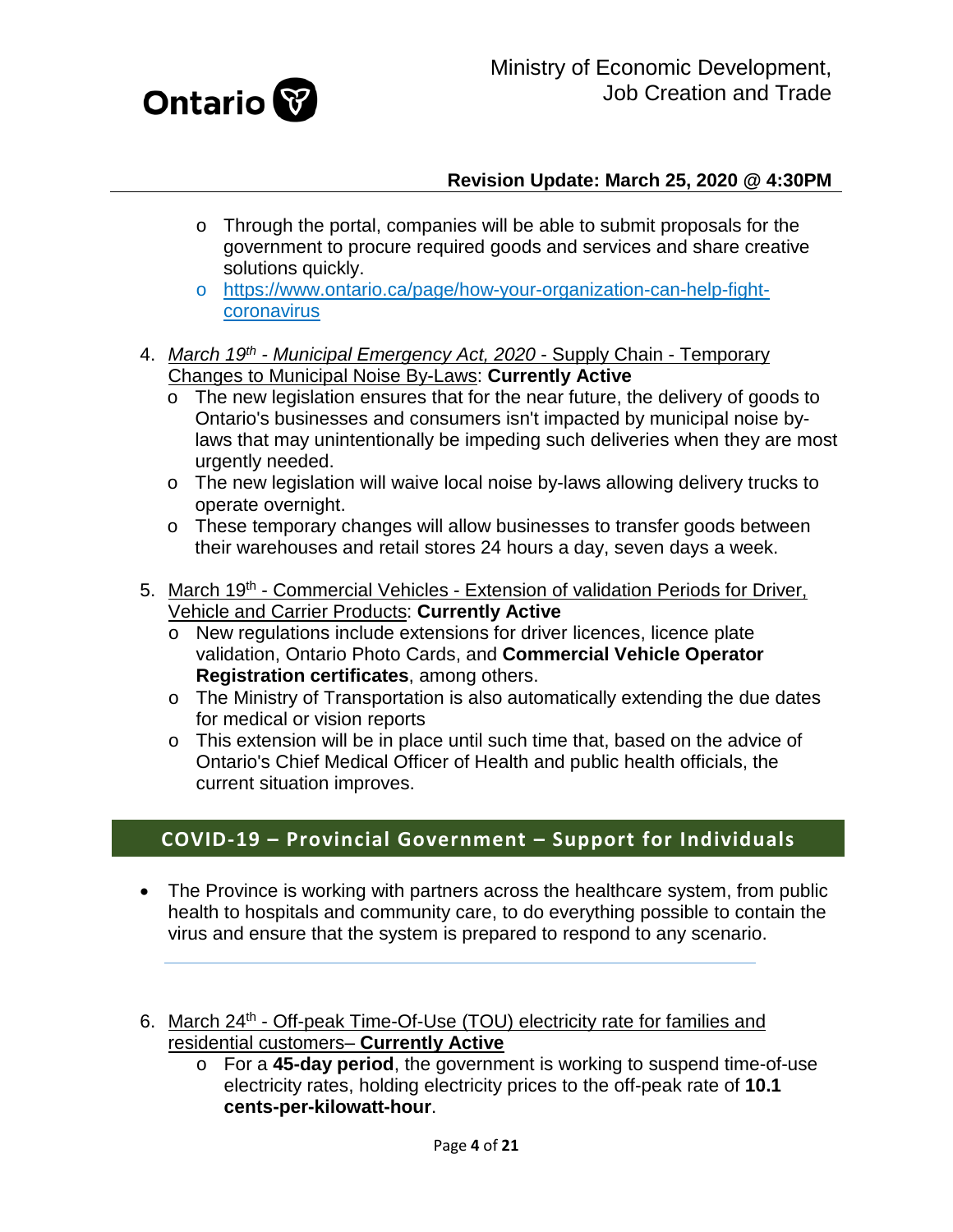

- o This reduced price will be available **24 hours per day, seven days a week** to all time-of-use customers.
- o Customers will see rate reductions of over **50 per cent** compared to onpeak rates.
- o This discount will be applied automatically to electricity bills without the need for customers to fill out an application form.
- o Depending on billing cycles, some customers will see these changes on their next electricity bill. TOU customers whose billing cycle ended before their local distribution company implemented this change will receive the reduced rate as a credit on a future bill.

## <span id="page-4-0"></span>7. March 23rd - Ontario Closing At-Risk Workplaces to Protect Health and Safety **Currently Active**

- o Ontario government will be ordering at-risk workplaces to close-down, while encouraging businesses to explore opportunities to continue operations through work-from-home and innovative business models
- o At-risk workplaces will be ordered to close by 11:59 p.m. on Tuesday, March 24th and where possible, take the necessary measures so staff can work from home allowing operations to continue.
- o This closure will be in effect for 14 days with the possibility of extending this order as the situation evolves.
- o List of essential workplaces that will remain open:<br>1. https://www.ontario.ca/page/list-essential-
	- I. [https://www.ontario.ca/page/list-essential](https://www.ontario.ca/page/list-essential-workplaces?_ga=2.37792678.408296183.1584988026-960649370.1584550156)workplaces? ga=2.37792678.408296183.1584988026-[960649370.1584550156](https://www.ontario.ca/page/list-essential-workplaces?_ga=2.37792678.408296183.1584988026-960649370.1584550156)
- <span id="page-4-1"></span>8. March 23rd - \$200 million in social services relief funding - **Currently Active**
	- o The Ontario government is providing **\$200 million** in social services relief funding to help protect the health and safety of the province's most vulnerable people.
	- o The province will be providing municipalities and organizations that administer social services with funding to support them in their response to COVID-19.
	- o The funding will help municipalities and social service providers such as shelters, food banks, emergency services, charities and non-profits continue to deliver their critical services, hire additional staff, and find ways to promote social distancing and self-isolation to keep clients safe and healthy.
	- o The funding will also help individuals who do not qualify for emergency financial supports under federal programs.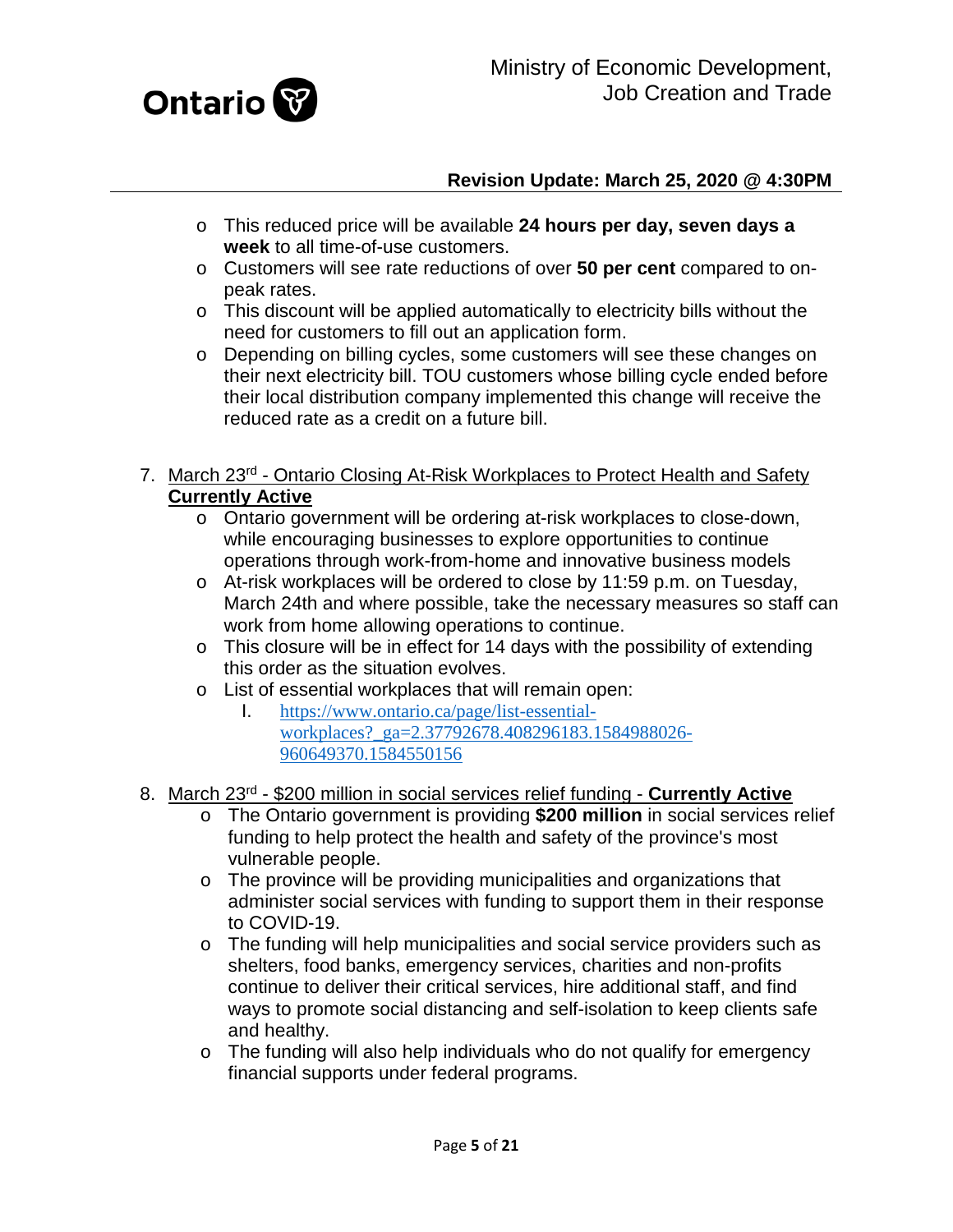

- o The government is putting in place an expanded Emergency Assistance program administered through Ontario Works (OW) to cover these individuals' needs such as food, rent, informal childcare, and services.
- <span id="page-5-0"></span>9. March 22<sup>nd</sup> - Ontario to Open Select Child Care Centres across the Province
	- o In order to support health care and frontline workers during this COVID-19 outbreak, Ontario plans to exempt certain child care centres from the order to close all licensed child care centres.
	- o Health care and other frontline workers, including doctors, nurses, paramedics, firefighters, police, and correctional officers, will be able to access safe, local emergency child care.
	- o Once emergency child care centres open, a list of locations will be made available on [ontario.ca/coronavirus.](http://www.ontario.ca/coronavirus?_ga=2.91567450.1996799419.1584986608-1305037528.1580157468)
- <span id="page-5-1"></span>10. March 20<sup>th</sup> - Ontario is waiving the three-month waiting period for Ontario Health Insurance Plan (OHIP) coverage
	- o Additionally, the province will cover the cost of COVID-19 services for uninsured people who do not meet the criteria for OHIP coverage.
- <span id="page-5-2"></span>11. March 20<sup>th</sup> - Province Launches First Phase of the Learn at Home Portal: **Currently Active**
	- o Launch of the first phase of [Learn at Home,](https://www.ontario.ca/page/learn-at-home?_ga=2.104073862.780307966.1584385273-1305037528.1580157468) a new online portal that will provide resources for families so students can continue their education while schools are closed due to the ongoing COVID-19 situation.
	- o Learn at Home offers all students high-quality, made-in-Ontario math and literacy resources, created by Ontario-certified educators, in both English and French.
	- o The at-home activities offered provide quick and easy access to some of Ontario's best online **kindergarten to grade 12** learning resources produced by Ontario College of Teachers (OCT) Educators.
	- o For students who do not have access to a computer, work is underway, in conjunction with school boards, to provide the necessary technology to everyone who needs it.
	- o Ontario public schools will be closed from **March 14 through to April 5, 2020** to contain the spread of COVID-19. Similarly, private schools and licensed child care centres will also be closed until **April 5, 2020**.
- <span id="page-5-3"></span>12. March 19<sup>th</sup> - Extension of validation Periods for Driver, Vehicle and Carrier Products, Services and Health Cards: **Currently Active**
	- o Ministry of Transportation and Ministry of Health, in cooperation with the Ministry of Government and Consumer Services and ServiceOntario, is extending the validity period of driving products, services and health cards.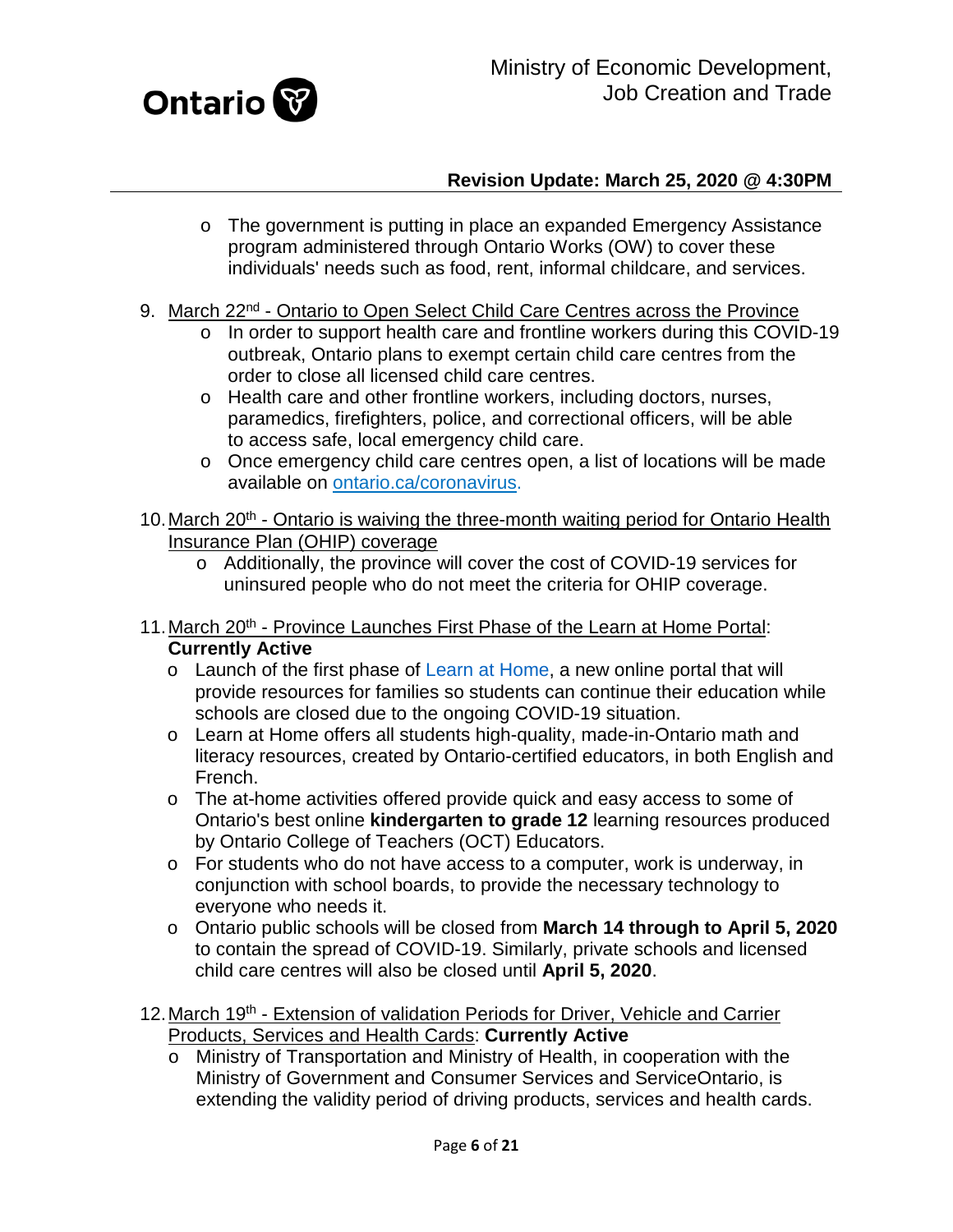

- o These changes reduce the need for in-person visits to ServiceOntario, International Registration Plan offices and DriveTest centres during the COVID-19 outbreak, helping to promote social distancing and contain the spread of the virus.
- o These new regulations include extensions for driver licences, licence plate validation, Ontario Photo Cards, and Commercial Vehicle Operator Registration certificates, among others.
- o Expiring and expired health cards will continue to provide access to health services.
- o The Ministry of Transportation is also automatically extending the due dates for medical or vision reports
- o This extension will be in place until such time that, based on the advice of Ontario's Chief Medical Officer of Health and public health officials, the current situation improves.
- <span id="page-6-0"></span>13. March 17<sup>th</sup> - Ontario's First Stage of the COVID-19 Emergency Relief Fund: **Effective Immediately - Supporting Legislation to Follow**
	- o Ontario is investing up to **\$304 million** to enhance the province's response to COVID-19 by providing the following:
		- I. **\$100 million for increased capacity in hospitals** to assist with the effective treatment of COVID-19 patients both in critical care and medicine beds.
		- II. **\$50 million for more testing and screening through public health**, including additional funding to support extraordinary costs incurred to monitor, detect and contain COVID-19 in the province. This includes contact tracing, increased laboratory testing capacity and home testing.
		- III. **\$50 million to further protect frontline workers, first responders and patients** by increasing the supply of personal protective equipment and other critical supplies and equipment to protect them.
		- IV. **\$25 million to support frontline workers** working in COVID-19 assessment centres, including the creation of a new fund to provide respite care, child care services and other supports as they are needed.
		- V. **\$50 million for long-term care homes** to support 24/7 screening, additional staffing to support infection control and additional supplies.
		- VI. **\$20 million for residential facilities in developmental services, gender-based services and protective care for children and youth** to support additional staffing, respite for caregivers impacted by school closures, personal protective equipment and supplies and transportation costs to minimize client exposure and to support social distancing, as well as additional cleaning costs.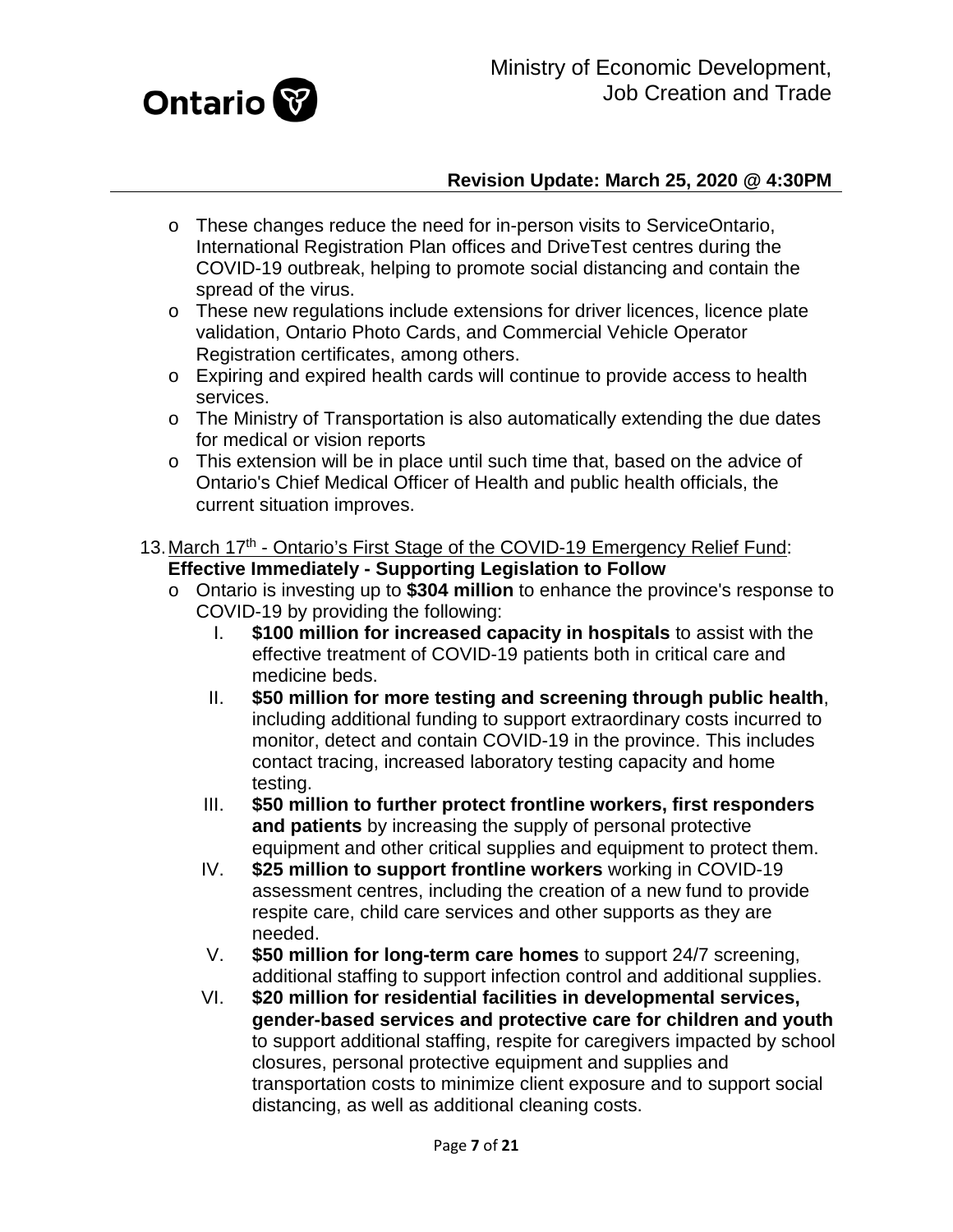

- VII. **\$5 million to protect seniors in retirement homes** through increased infection control and active screening procedures.
- VIII. **\$4 million for Indigenous communities** to support transportation costs for health care professionals and the distribution of critical supplies.
- <span id="page-7-0"></span>14. March 16<sup>th</sup> - Job Protection for Workers during the COVID-19 Pandemic: **Effective Immediately - Supporting Legislation to Follow**
	- o To protect Ontario's workers during the COIVD-19 pandemic, the province is introducing legislation to protect Ontario's workers.
	- o *The Employment Standards Amendment Act (Infectious Disease Emergencies), 2020, provides job-protected leave for employees unable to work for the following reasons*:
		- i. The employee is under medical investigation, supervision or treatment for COVID-19.
		- ii. The employee is acting in accordance with an order under the Health Protection and Promotion Act.
		- iii. The employee is in isolation or quarantine in accordance with public health information or direction.
		- iv. The employer directs the employee not to work due to a concern that COVID-19 could be spread in the workplace.
		- v. The employee needs to provide care to a person for a reason related to COVID-19 such as a school or day-care closure.
		- vi. The employee is prevented from returning to Ontario because of travel restrictions.
	- o The legislation makes it clear that an employee is not be required to provide a medical note if they take the leave.
	- o The measures are retroactive to January 25, 2020, the date that the first presumptive COVID-19 case was confirmed in Ontario.
	- o Many workers will be eligible for Employment Insurance sickness benefits.
	- o The legislation does not apply to people in sectors that fall under federal jurisdiction, including employees working for banks, airports, inter-provincial and international rail, and federal crown corporations
- <span id="page-7-1"></span>15.March 16th - Additional Support for Ontario Residents: **Currently Active**
	- o The Province is reviewing current access and eligibility to emergency assistance which is available through the Ontario Works (OW) program to support individuals who are impacted by the coronavirus and who are not able to meet their basic living expenses.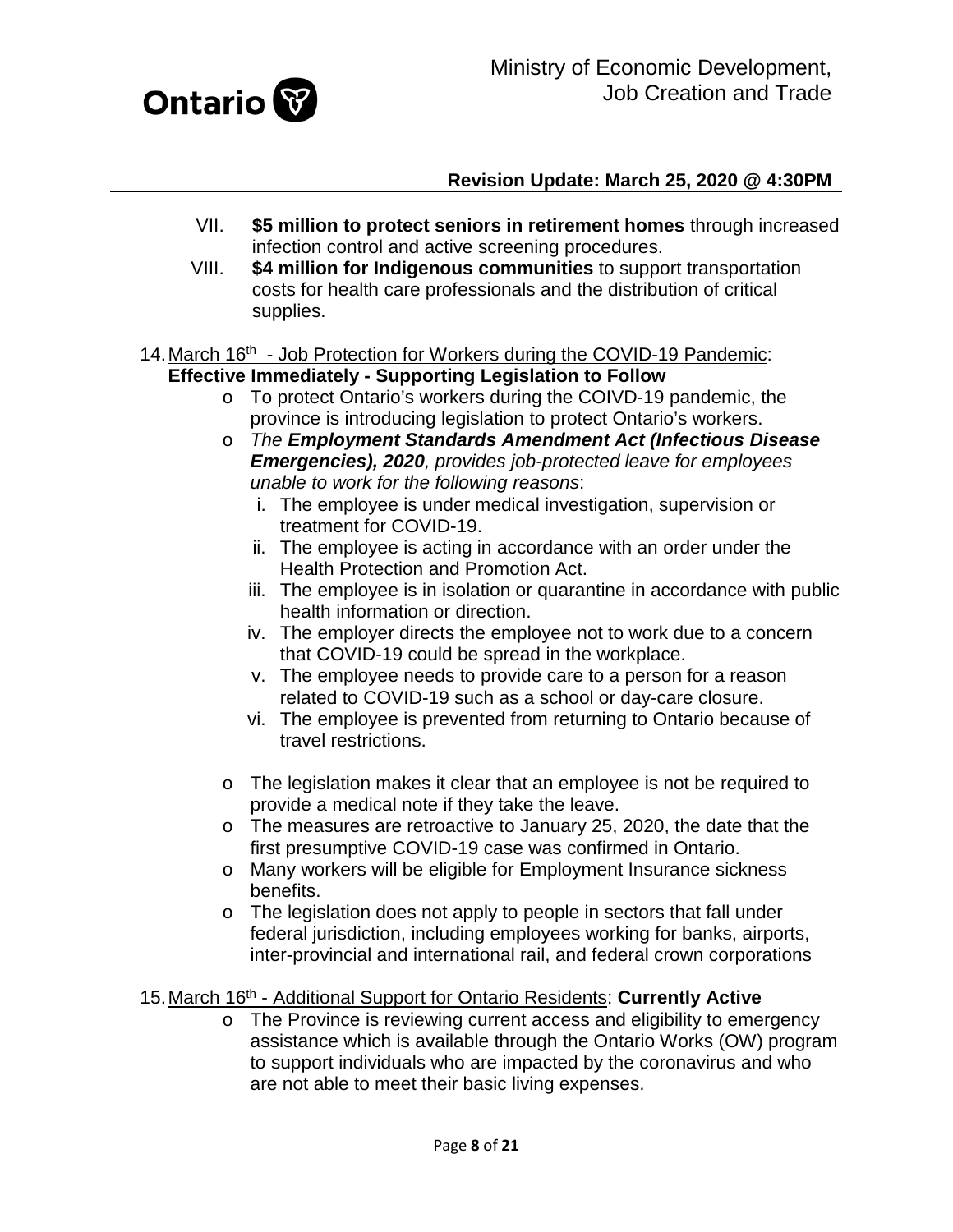

o The Province has halted new evictions, and postponed enforcement of eviction orders in order to protect Ontario residents affected by the COVID-19 pandemic.

# **COVID-19 – Federal Government -Support for Businesses**

As the pandemic situation is still evolving, new programs and supports may be announced in the future.

Website highlighting useful resources for businesses: [https://www.tradecommissioner.gc.ca/campaign-campagne/ressources-entreprises-](https://www.tradecommissioner.gc.ca/campaign-campagne/ressources-entreprises-COVID-19-business-resources.aspx?lang=eng)[COVID-19-business-resources.aspx?lang=eng](https://www.tradecommissioner.gc.ca/campaign-campagne/ressources-entreprises-COVID-19-business-resources.aspx?lang=eng)

<span id="page-8-0"></span>16.March 25th - \$107 billion COVID-19 Economic Aid Package: **Currently Active**

- o Previously \$82 Billion Package **now expanded**
- o **NEW LEGISLATION PASSED March 25th** Funding will boost access to employment insurance and other programs that will flow money to workers and businesses in need.
- o Ottawa has now budgeted for **\$52 billion** in direct support payments and **\$55 billion** in tax deferrals.

## <span id="page-8-1"></span>17. March 23<sup>rd</sup> - \$275 million for coronavirus research and medical countermeasures

- o Part of the \$1 billion COVID-19 Response Fund
- o The funding will be used to advance projects that are already underway by university researchers and others to respond to COVID-19, and ensure domestic supply of potential vaccines.
- o **\$192 million** in new projects that will be prioritized under the new Strategic Innovation Fund COVID-19 stream to deliver direct support to Canadian companies for large-scale projects.
- o Government of Canada is now providing [\\$52 million in funding for 96](https://www.canada.ca/en/institutes-health-research/news/2020/03/government-of-canada-funds-49-additional-covid-19-research-projects.html)  [research projects.](https://www.canada.ca/en/institutes-health-research/news/2020/03/government-of-canada-funds-49-additional-covid-19-research-projects.html)
- <span id="page-8-2"></span>18.March 23rd - \$5 billion in lending capacity to producers, agribusinesses, and food processors
	- o Farm Credit Canada will receive support from the Government of Canada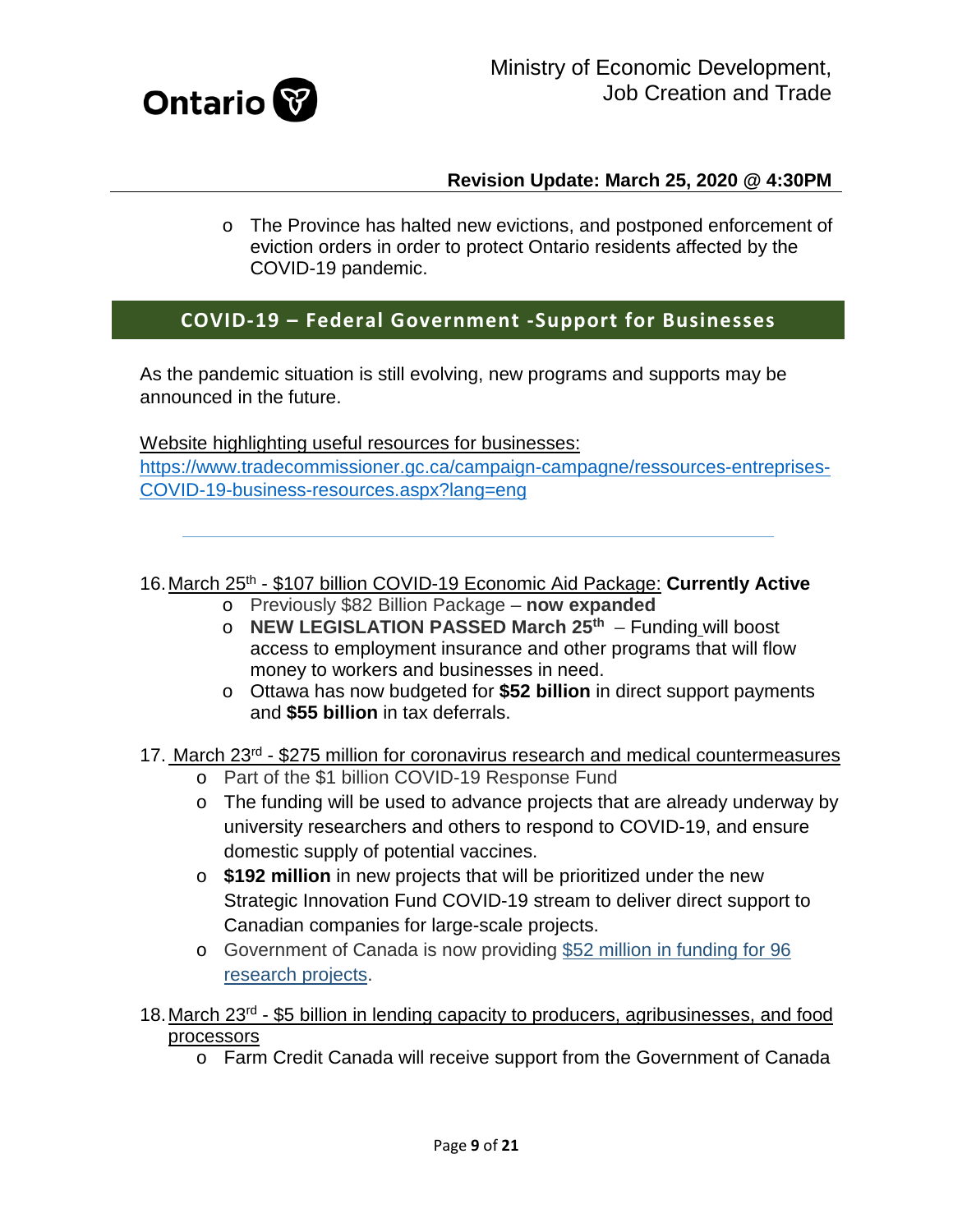

- o This will offer increased flexibility to farmers who face cashflow issues and to processors who are impacted by lost sales, helping them remain financially strong during this difficult time.
- o All eligible farmers who have an outstanding Advance Payments Program (APP) loan due on or before April 30 will receive a Stay of Default, allowing them an additional six months to repay the loan.
- o This important measure, which represents **\$173 million** in deferred loans, will help keep more money in farmers' pockets during these critical months.
- <span id="page-9-0"></span>19. March 20<sup>th</sup> - Plan to Mobilize Industry to fight COVID-19
	- o The **Plan to Mobilize Industry to fight COVID-19** directly supports businesses to rapidly scale up production or re-tool their manufacturing lines to develop products made in Canada that will help in the fight against COVID-19.
	- o Firms which answer yes to the following, should contact the email below:
		- I. You manufacture in Canada and/or have ready access to necessary inputs through your supply chain.
		- II. You have equipment or facilities that can be rapidly re-tooled to meet medical needs, including for personal protective equipment (PPE) such as gloves, masks and surgical gowns; sanitizers; wipes; ventilators; and other medical equipment and supplies.
		- III. You have skilled workers who are able to respond and who could be available for work in the current circumstances.
	- o Please send a short summary of your offer to [ic.mid](mailto:ic.mid-dim.ic@canada.ca)[dim.ic@canada.ca.](mailto:ic.mid-dim.ic@canada.ca)

#### <span id="page-9-1"></span>20.*The Pandemic Response Challenge Program*: National Research Council of Canada – **Currently Active**

- o This national vehicle will convene the best Canadian and international researchers from academia and **small and medium-sized businesses** to collectively accelerate R&D to address specific COVID-19 gaps and challenges as identified by Canadian health experts.
- o The NRC will receive **\$15M** to form dedicated teams to address challenges.
- o The Pandemic Response Challenge Program is currently structured around **3 main research areas:**
	- I. Rapid detection and diagnosis
	- II. Therapeutics and vaccine development and
	- III. Digital health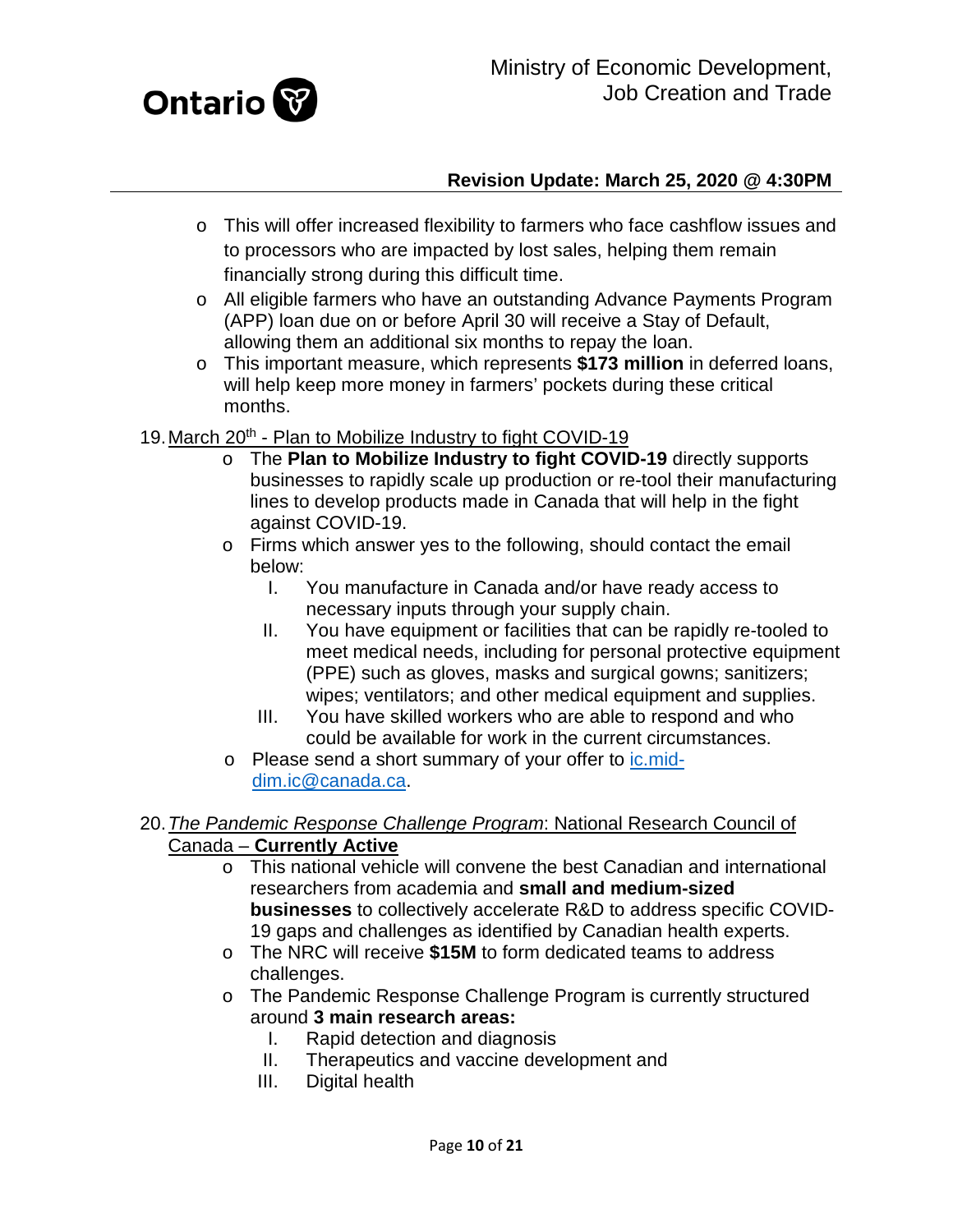

- o Researchers at Canadian and international universities, government departments, colleges, and highly innovative firms with relevant expertise can now register their interest to work with us on these challenges by clicking the Register button below.
	- I. [https://nrc.canada.ca/en/research-development/research](https://nrc.canada.ca/en/research-development/research-collaboration/programs/expression-interest-challenge-program-collaboration)[collaboration/programs/expression-interest-challenge-program](https://nrc.canada.ca/en/research-development/research-collaboration/programs/expression-interest-challenge-program-collaboration)[collaboration](https://nrc.canada.ca/en/research-development/research-collaboration/programs/expression-interest-challenge-program-collaboration)
- <span id="page-10-0"></span>21. March 20<sup>th</sup> - National Research Council of Canada (NRC) - COVID-19 Challenge Program – **Currently Active**
	- o **COVID-19 Challenge Program:** This program will post challenges seeking **near-to-market** solutions from small and medium-sized businesses (fewer than 500 staff) that need financial support from the National Research Council of Canada Industrial Research Assistance Program (NRC IRAP) to refine and sell their product or solution to meet a COVID-19 related need.
	- o NRC IRAP has been tasked by the Government of Canada to work with Canadian industry to address a range of medium-term Public Health Agency of Canada and Health Canada needs, including:
		- i. Personal protective equipment
		- ii. Sanitization
		- iii. Diagnostic and testing
		- iv. Therapeutics
		- v. Disease tracking technology
		- vi. [https://nrc.canada.ca/en/research-development/research](https://nrc.canada.ca/en/research-development/research-collaboration/nrc-covid-19-response)[collaboration/nrc-covid-19-response](https://nrc.canada.ca/en/research-development/research-collaboration/nrc-covid-19-response)
	- o Companies with promising technology relevant to the COVID-19 challenges can **register their technology** or product by clicking on the Register button below.
		- I. [https://nrc.canada.ca/en/support-technology-innovation/covid-](https://nrc.canada.ca/en/support-technology-innovation/covid-19-national-research-council-industrial-research-assistance-program)[19-national-research-council-industrial-research-assistance](https://nrc.canada.ca/en/support-technology-innovation/covid-19-national-research-council-industrial-research-assistance-program)[program](https://nrc.canada.ca/en/support-technology-innovation/covid-19-national-research-council-industrial-research-assistance-program)
	- o Additionally, a **\$15 million** investment will fund the certification of the NRC Biomanufacturing facility in Montreal, for Good Manufacturing Practices compliance, and will enable production of material that will be used in humans, particularly for vaccines or therapeutics.

## <span id="page-10-1"></span>22. March 18th - Deferral of Income Tax: **Currently Active**

o Allows all businesses to defer, until after August 31, 2020, the payment of any income tax amounts that become owing on or after March 18th and before September 2020.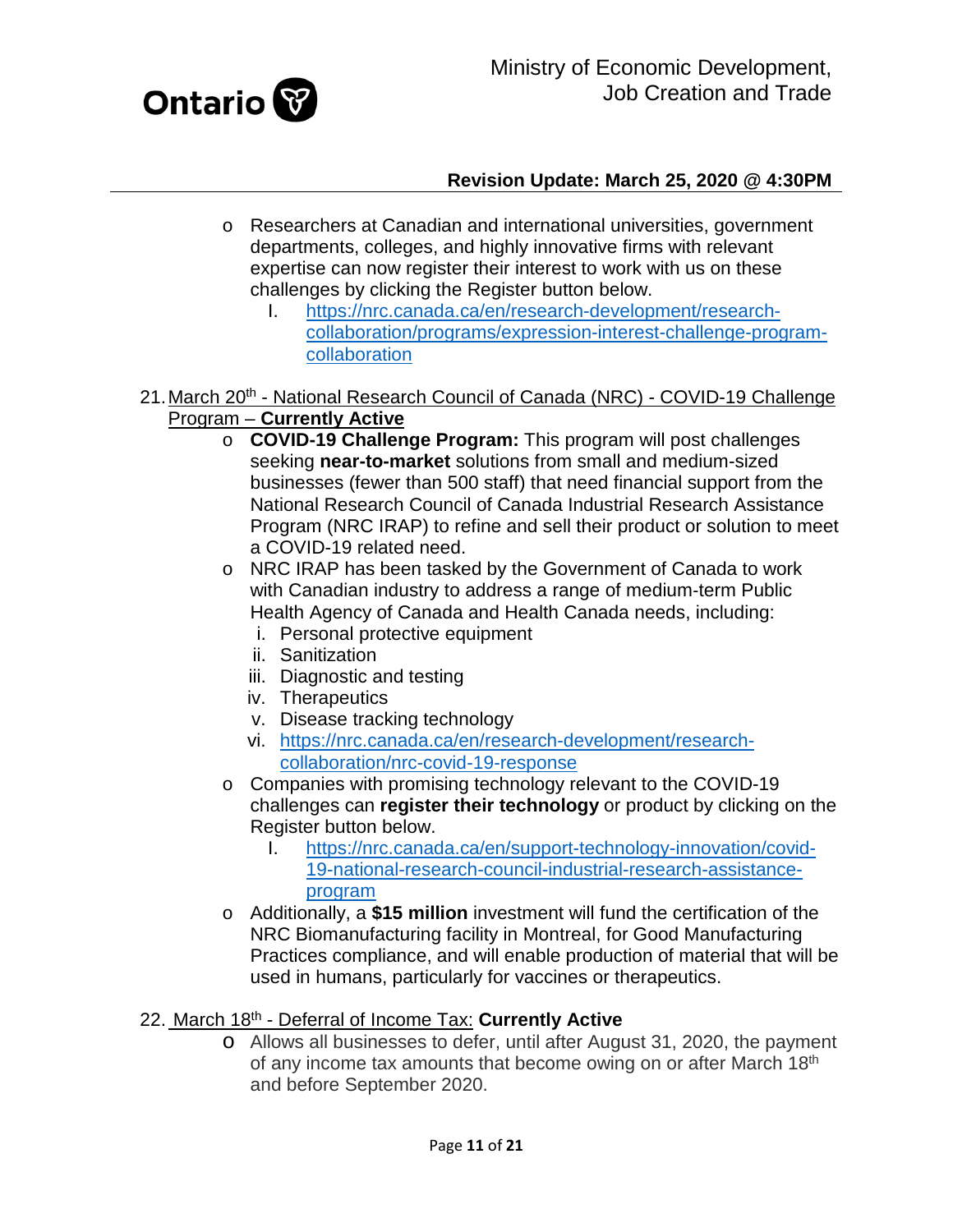

- o The due date for filing individual tax returns has been extended to June 1, 2020.
- o Taxpayers will have until August 31, 2020 to pay any 2019 income tax amounts owed.
- o This relief would apply to tax balances due, as well as instalments, under Part I of the *Income Tax Act*.
- o No interest or penalties will accumulate on these amounts during this period. This measure will result in businesses having more money available during this period.
- <span id="page-11-0"></span>23.March 18th - Small Businesses 10% Wage Subsidy: **Effective Immediately - Supporting Legislation to Follow**
	- o To support businesses that are facing revenue losses and to help prevent lay-offs, the government is proposing to provide eligible small employers a temporary wage subsidy for a period of three months.
	- o The subsidy will be equal to **10%** of remuneration paid during that period, up to a maximum subsidy of **\$1,375 per employee** and \$25,000 per employer.
	- o Businesses will be able to benefit immediately from this support by reducing their remittances of income tax withheld on their employees' remuneration.
	- o Employers benefiting from this measure will include corporations eligible for the small business deduction, as well as non-profit organizations and charities.
	- o This will help employers keep people on their payroll and help Canadians keep their jobs.

## <span id="page-11-1"></span>24.March 18th - Business Credit Availability Program (BCAP): **Currently Active**

- o The government will establish a **\$10 billion** credit facility to lend money to businesses under stress as a result of the spreading COVID-19 pandemic
- o The program will support financing through the Business Development Bank of Canada (BDC) and Export Development Canada (EDC).
- o Under this program, BDC and EDC will enhance their cooperation with private sector lenders to coordinate financing and credit insurance solutions for Canadian businesses.
- o BDC link:
	- i. [https://www.bdc.ca/en/pages/special-support.aspx?special](https://www.bdc.ca/en/pages/special-support.aspx?special-initiative=covid19)[initiative=covid19](https://www.bdc.ca/en/pages/special-support.aspx?special-initiative=covid19)
- o EDC link:
	- i. <https://www.edc.ca/en/campaign/coronavirus-covid-19.html>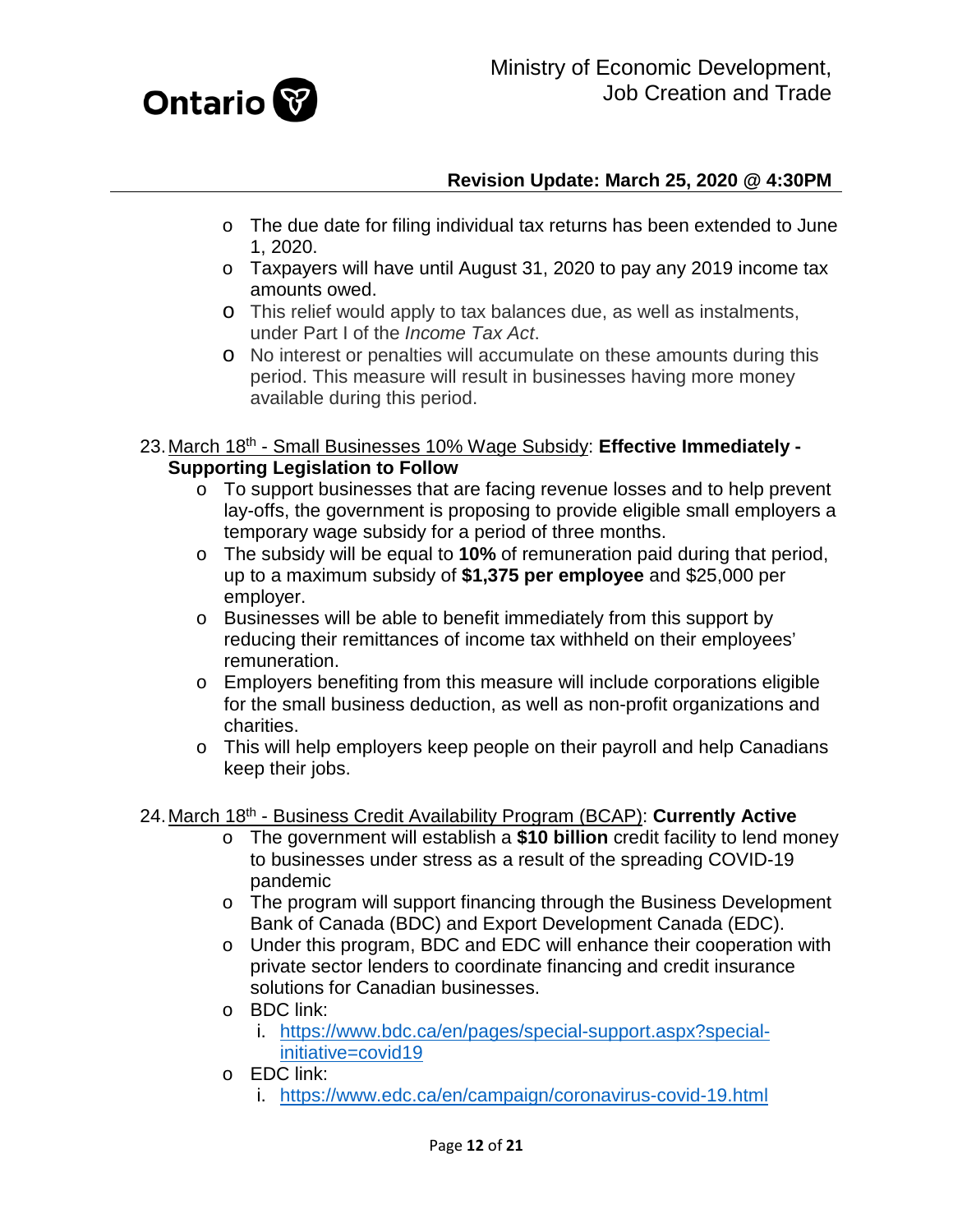

- o BDC Requirements Business Credit Availability Program (BCAP) **Terms & Conditions** 
	- Working Capital loans up to \$2MM; with 12 months interest only payments
	- 36-month term to a 60% balloon;
	- Pricing: Floating Only (Base  $-$  1.75%) approximately 3.30%\*

## **Documentation Required**

- Most recent three years of accountant prepared year-end financial statements;
- Most recent interim financial statements (if year-ends are more than 3 months old) with comparisons to the previous year's interim period (if available);
- Projections and a cash flow forecast (a 6-month cash flow forecast may be most applicable); The purpose is to understand the company's true cash needs for the next six months.
- An organizational chart to the beneficial ownership level (i.e. shareholder level).

#### <span id="page-12-0"></span>25. March 18<sup>th</sup> - Canada Account Limit

- o The government is changing the Canada Account so that the Minister of Finance would now be able to determine the limit of the Canada Account in order to deal with exceptional circumstances.
- o The Canada Account is administered by Export Development Canada (EDC) and is used by the government to support exporters when deemed to be in the national interest.
- o This will allow the government to provide additional support to Canadian companies through loans, guarantees or insurance policies during these challenging times.
- o [https://www.edc.ca/en/about-us/corporate/disclosure/reporting](https://www.edc.ca/en/about-us/corporate/disclosure/reporting-transactions/canada-account.html)[transactions/canada-account.html](https://www.edc.ca/en/about-us/corporate/disclosure/reporting-transactions/canada-account.html)

#### <span id="page-12-1"></span>26.March 18th - Regional Development Agencies (RDAs) - FedDev Ontario

- o Regional Development Agencies, including FedDev Ontario, are applying a **three-month deferral** for companies in repayment. This deferral takes effect on April 1, 2020.
- o Tourism operators, small- or medium- sized business and organizations that have received FedDev Ontario funding in the past, may be eligible to receive additional funding and/or flexible arrangements.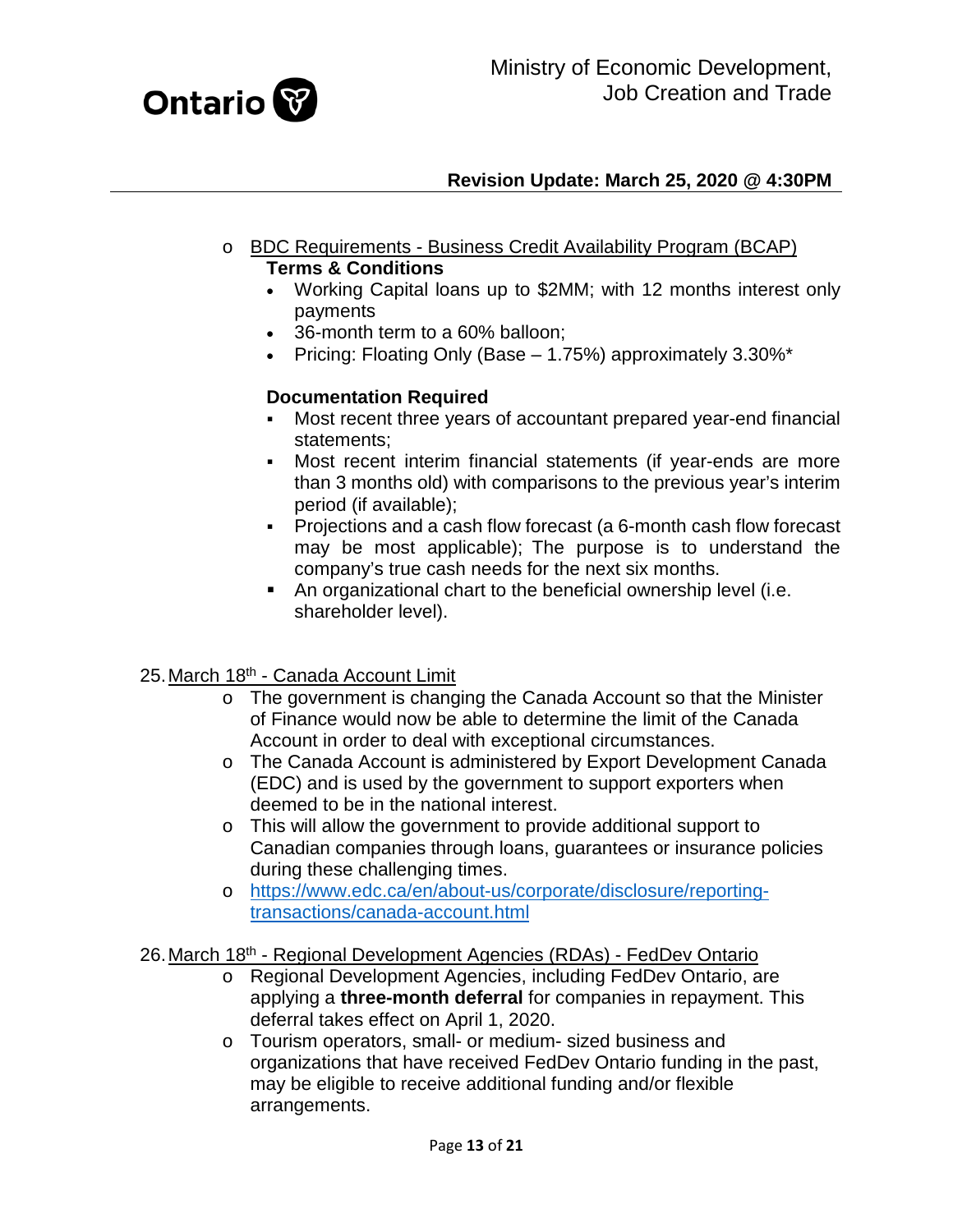

- o FedDev Ontario is also offering access to federal funding to help businesses impacted by the sudden shift in the economy and who require pressing assistance.
- I. [https://www.feddevontario.gc.ca/eic/site/723.nsf/eng/h\\_02567.html?Open](https://www.feddevontario.gc.ca/eic/site/723.nsf/eng/h_02567.html?OpenDocument) **[Document](https://www.feddevontario.gc.ca/eic/site/723.nsf/eng/h_02567.html?OpenDocument)**

## <span id="page-13-0"></span>27.March 18th - Additional Support for Businesses: **Currently Active**

- o The Office of the Superintendent of Financial Institutions (OSFI) announced it **is lowering the Domestic Stability Buffer by 1.25%** of risk-weighted assets, effective immediately. This action will allow Canada's large banks to inject \$**300 billion** of additional lending in to the economy.
- o Credit and liquidity support through financial Crown corporations, Bank of Canada, OSFI, CMHC and commercial lenders (e.g., Domestic Stability Buffer, Insured Mortgage Purchase Program, Banker's Acceptance Purchase Facility) in the range of **\$500 Billion**

#### <span id="page-13-1"></span>28.March 16th - Insured Mortgage Purchase Program: **Currently Active**

- o Launch of an Insured Mortgage Purchase Program to purchase up to **\$50 billion** of insured mortgage pools through the Canada Mortgage and Housing Corporation (CMHC).
- o As announced on March 16, this will provide stable funding to banks and mortgage lenders and support continued lending to Canadian businesses and consumers.
- o CMHC stands ready to further support liquidity and the stability of the financial markets through its mortgage funding programs as necessary. The Government will enable these measures by raising CMHC's legislative limits to guarantee securities and insure mortgages by \$150 billion each.

#### <span id="page-13-2"></span>29. March 16<sup>th</sup> - Measures Enacted by the Bank of Canada

- o The Bank of Canada also took a series of actions to support the Canadian economy during this period of economic stress, enhance the resilience of the Canadian financial system, and help ensure that financial institutions can continue to extend credit to both households and businesses.
- o This included cutting the interest rate to **0.75%** as a proactive measure in light of the negative shocks to Canada's economy arising from the COVID-19 pandemic and the recent sharp drop in oil prices.
- o The Bank has broadened eligible collateral for its **Term Repo Facility,**  under which the central bank temporarily buys treasury bills from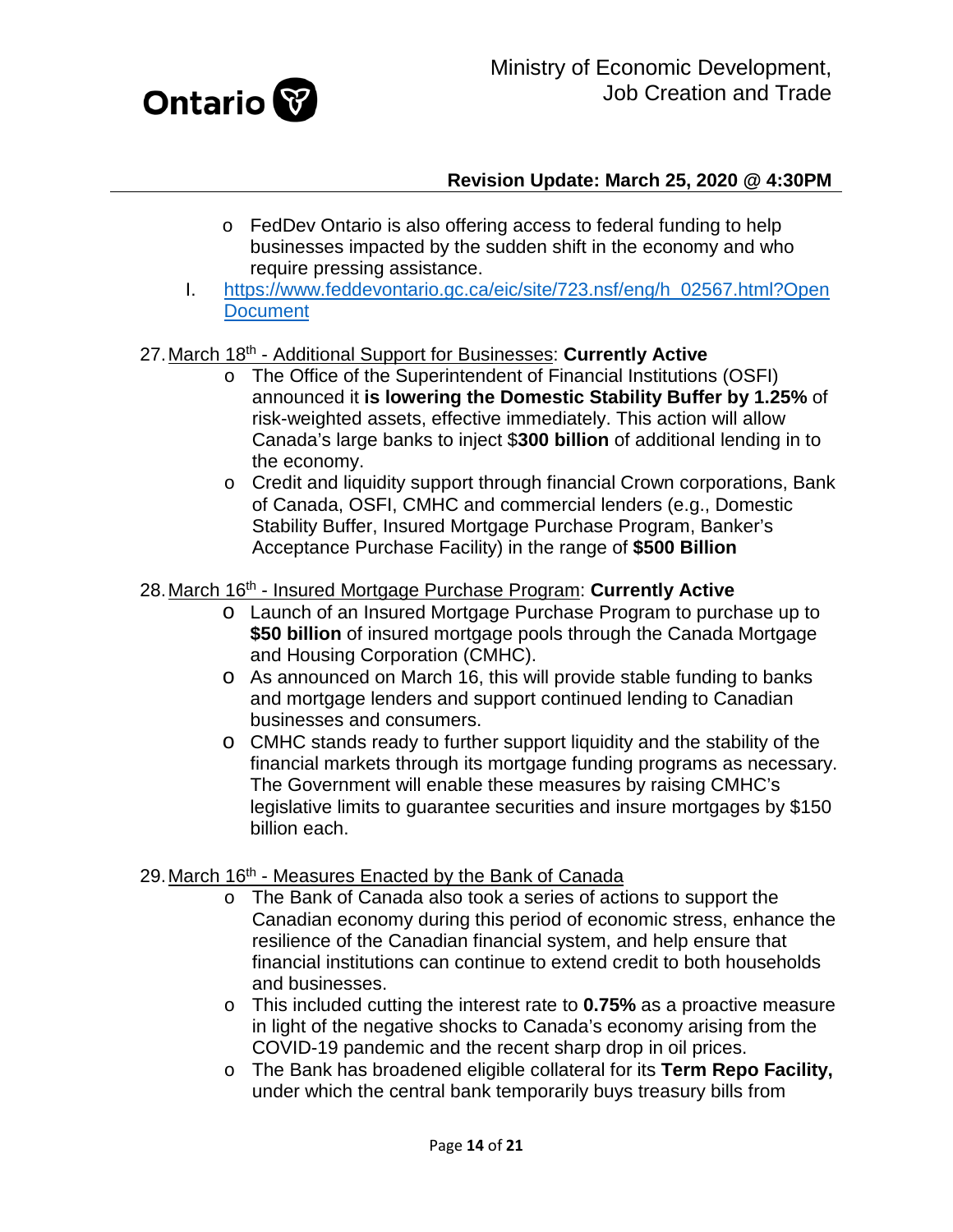

dealers to help maintain funding conditions by providing a backstop to regular private funding.

- o **Bankers Acceptance Purchase Facility** -- Purchase of securities linked to credit lines of small and medium-sized businesses. The first operation is planned for **March 23**.
- o **Standing Liquidity Facility** -- This is the Bank of Canada's overnight credit facility for the country's payment system. Bank of Canada said Monday it will allow a greater percentage of collateral to be in the form of non-mortgage loans.
- o **Canada Mortgage Bonds** -- The country's mortgage fund program lets approved financial institutions pool eligible insured mortgages into marketable securities, guaranteed by the country's housing agency. The Bank announced today it will target purchases of up to **\$500 million** per week "as market conditions warrant"
- <span id="page-14-0"></span>30. March 15<sup>th</sup>- Support for employers and workers through the Work-Sharing program: **Currently Active**
	- o **Work-Sharing (WS)** is an adjustment program designed to help employers and employees avoid layoffs when there is a temporary reduction in the normal level of business activity that is beyond the control of the employer.
	- o The measure provides income support to employees eligible for Employment Insurance benefits who work a temporarily reduced work week while their employer recovers.
	- o Introduction of temporary special measures that extend the maximum duration of Work-Sharing agreements from 38 weeks to 76 weeks across Canada for those businesses affected by the downturn in business due to COVID-19 and for the forestry and steel and aluminum sector
	- o [https://www.canada.ca/en/employment-social-development/services/work](https://www.canada.ca/en/employment-social-development/services/work-sharing/temporary-measures-forestry-sector.html)[sharing/temporary-measures-forestry-sector.html](https://www.canada.ca/en/employment-social-development/services/work-sharing/temporary-measures-forestry-sector.html)

#### <span id="page-14-1"></span>31.March 15th - Changes to the Employment Insurance sickness benefits: **Currently Active**

- o Employment Insurance (EI) sickness benefits provide up to 15 weeks of income replacement and is available to eligible claimants who are unable to work because of illness, injury or quarantine, to allow them time to restore their health and return to work.
- o Canadians quarantined can apply for Employment Insurance (EI) sickness benefits.

**Service Canada is ready to support Canadians affected by COVID-19 and placed in quarantine, with the following support actions:**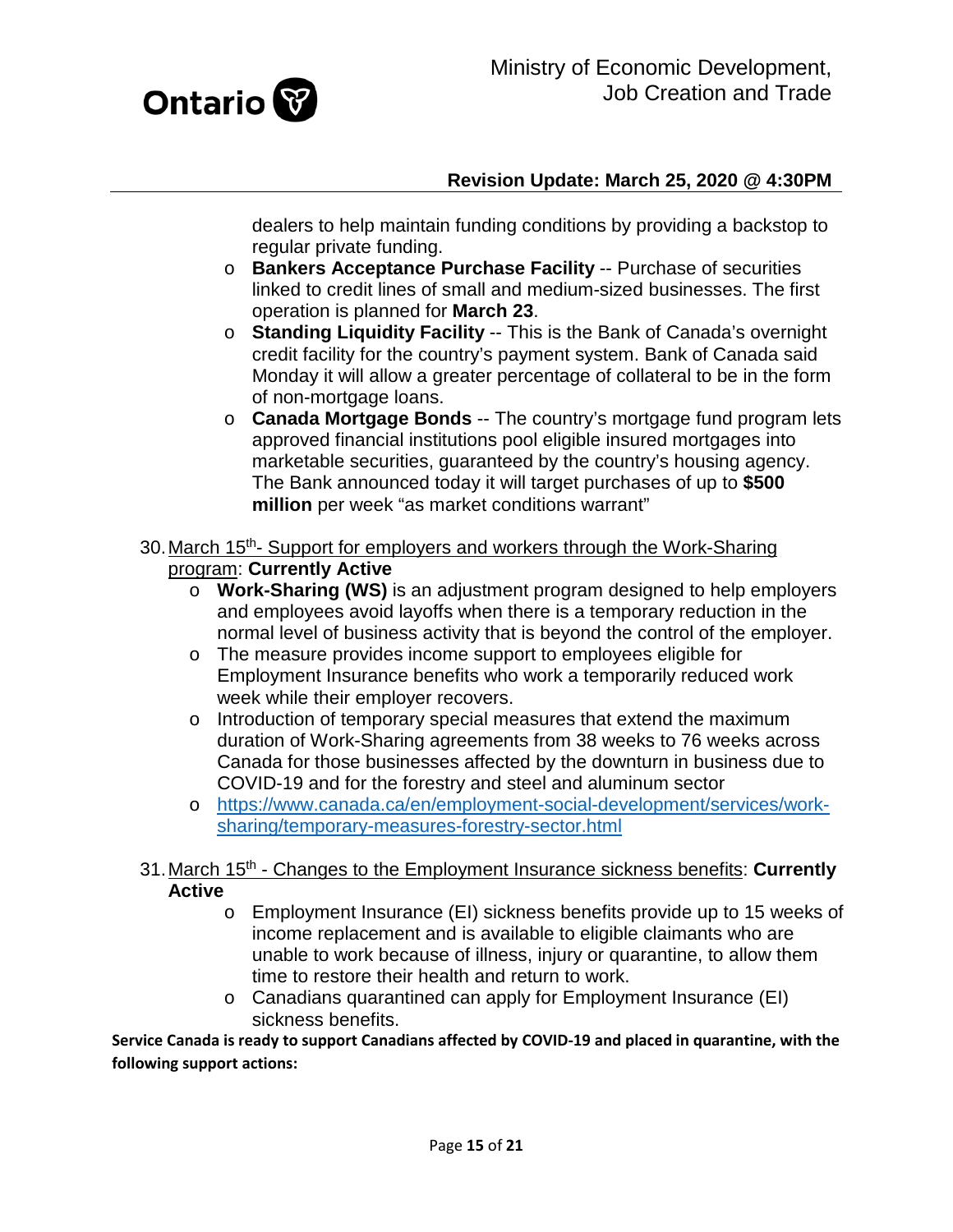

- $\circ$  The one-week waiting period for [EI sickness benefits](https://www.canada.ca/en/services/benefits/ei/ei-sickness.html) will be waived for new claimants who are quarantined so they can be paid for the first week of their claim.
- o This temporary measure will be enacted for a minimum of six months.
- o Establishing a new dedicated toll-free phone number to support enquiries related to waiving the [EI sickness benefits](https://www.canada.ca/en/services/benefits/ei/ei-sickness.html) waiting period
- o Priority EI application processing for EI sickness claims for clients under quarantine
- o People claiming EI sickness benefits due to quarantine will not have to provide a medical certificate
- o Contact the new dedicated toll-free phone number if you are in quarantine and seeking to waive the one-week El sickness [benefits](https://www.canada.ca/en/services/benefits/ei/ei-sickness.html) waiting period so you can be paid for the first week of your claim:
- o Telephone: 1-833-381-2725 (toll-free)
- <span id="page-15-0"></span>32. March 11<sup>th</sup> - Public Works and Government Services Canada – COVID-19 Supplier Purchasing Program
	- o In support of the Governments [whole-of-government response to](https://pm.gc.ca/en/news/news-releases/2020/03/11/prime-minister-outlines-canadas-covid-19-response)  [Coronavirus disease \(COVID-19\),](https://pm.gc.ca/en/news/news-releases/2020/03/11/prime-minister-outlines-canadas-covid-19-response) the Government is seeking to procure additional goods from suppliers
	- o If you are a supplier which can provide items from the list, or other items not listed, please complete the [submission form for Coronavirus](https://buyandsell.gc.ca/forms/help-canada-combat-covid-19-submission-form)  [disease \(COVID-19\) products and services.](https://buyandsell.gc.ca/forms/help-canada-combat-covid-19-submission-form)
		- i. Disposable N95 masks
		- ii. Disposable surgical masks
		- iii. Nitrile gloves
		- iv. Vinyl gloves
		- v. Gowns
		- vi. Bottles of hand sanitizer
		- vii. Other prevention products
	- o Services
		- i. Guard / security services
		- ii. Nursing services
		- iii. Food services
		- iv. Laundry services
		- v. Accommodation maintenance services
		- vi. Personal services
		- vii. IT support services
		- viii. Other services
	- o For more information, please contact: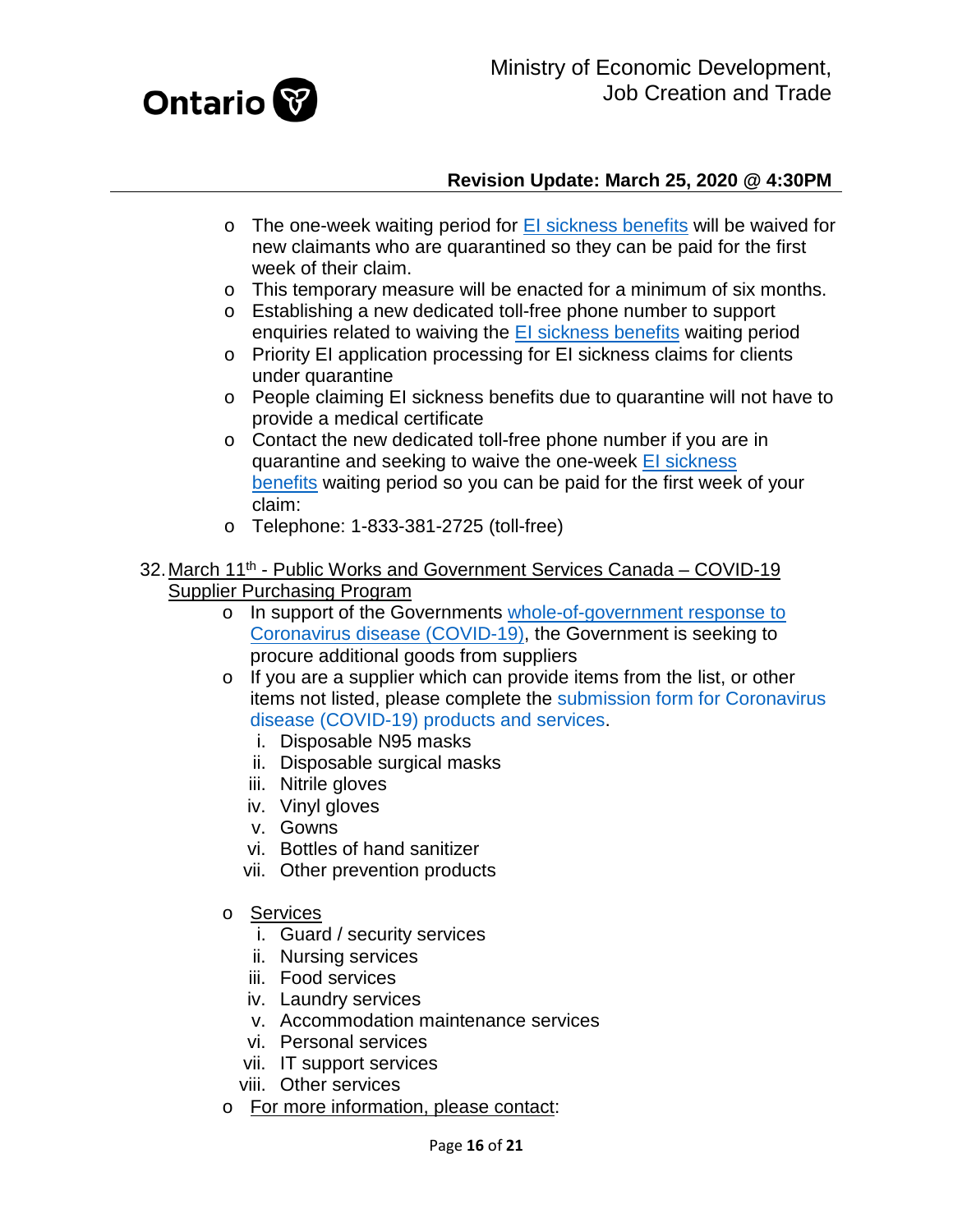

Martin Montreuil: [martin.montreuil@tpsgc-pwgsc.gc.ca](mailto:martin.montreuil@tpsgc-pwgsc.gc.ca) / Tel: 613-793- 3594

I. [https://buyandsell.gc.ca/calling-all-suppliers-help-canada](https://buyandsell.gc.ca/calling-all-suppliers-help-canada-combat-covid-19)[combat-covid-19](https://buyandsell.gc.ca/calling-all-suppliers-help-canada-combat-covid-19)

# **COVID-19 – Federal Government - Support for Individuals**

<span id="page-16-0"></span>33. March 25<sup>th</sup> - Canada Emergency Response Benefit (CREB)

- o Will provide workers affected by the COVID-19 pandemic with **\$2,000** per month for the next four months
- o The new benefit combines the \$10-billion Emergency Care Benefit and the \$5-billion Emergency Support Benefit that were announced last week.
- o The CERB would cover Canadians who have lost their job, are sick, quarantined, or taking care of someone who is sick with COVID-19, as well as working parents who must stay home without pay to care for children who are sick or at home because of school and daycare closures.
- o Additionally, **workers who are still employed, but are not receiving income because of disruptions to their work situation due to COVID-19, would also qualify for the CERB.**
- o **This would help businesses keep their employees as they navigate these difficult times, while ensuring they preserve the ability to quickly resume operations as soon as it becomes possible.**
- o The CERB would be paid every four weeks and be available from March 15, 2020 until October 3, 2020.
- o The portal for accessing the CERB would be available in **early April.**
	- [https://www.canada.ca/en/department](https://www.canada.ca/en/department-finance/news/2020/03/introduces-canada-emergency-response-benefit-to-help-workers-and-businesses.html)[finance/news/2020/03/introduces-canada-emergency-response](https://www.canada.ca/en/department-finance/news/2020/03/introduces-canada-emergency-response-benefit-to-help-workers-and-businesses.html)[benefit-to-help-workers-and-businesses.html](https://www.canada.ca/en/department-finance/news/2020/03/introduces-canada-emergency-response-benefit-to-help-workers-and-businesses.html)
- <span id="page-16-1"></span>34. March 18<sup>th</sup> - Temporarily Boosting of Canada Child Benefit payments: **Implementation by May**
	- o Additional assistance to families with children by temporarily boosting the Canada Child Benefit (CCB) payment amounts, only for the 2019-20 benefit year, by \$300 per child.
	- o This measure would deliver almost **\$2 billion** in extra support.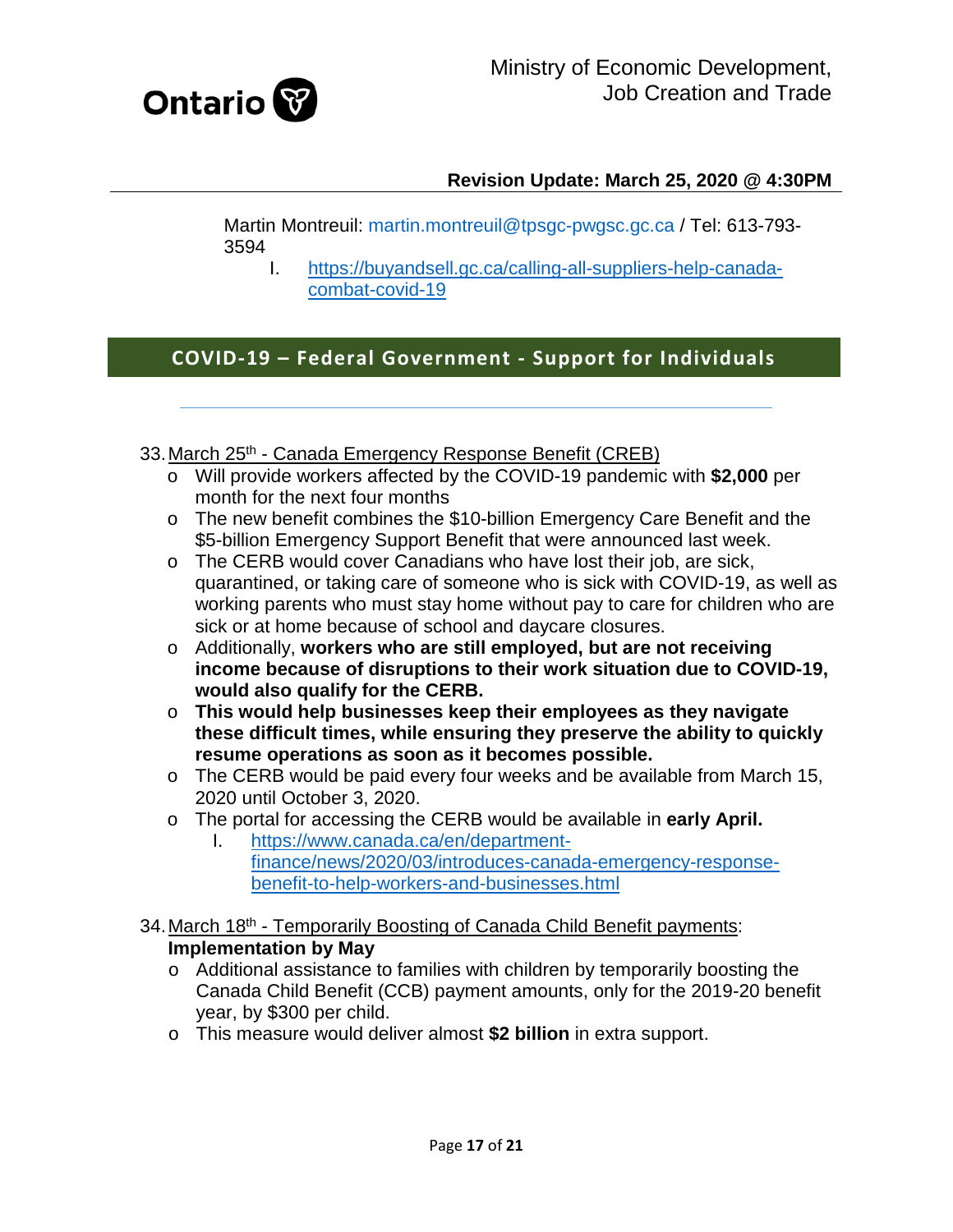

- <span id="page-17-0"></span>35.March 18th - Mortgage Default Management Tools – **Effective Immediately**
	- o The Canada Mortgage and Housing Corporation (CMHC) and other mortgage insurers offer tools to lenders that can assist homeowners who may be experiencing financial difficulty.
	- o The Government, through CMHC, is providing increased flexibility for homeowners facing financial difficulties to defer mortgage payments on homeowner CMHC-insured mortgage loans.
	- o CMHC will permit lenders to allow payment deferral beginning immediately.
- <span id="page-17-1"></span>36.March 18th - Goods and Services Tax (GST) Credit - Special Top-Up Payment: **Implementation by Early May**
	- o Provides additional assistance to individuals and families with low and modest incomes with a special top-up payment under the Goods and Services Tax (GST) credit.
	- o Government is proposing to provide a one-time special payment by early May 2020 through the Goods and Services Tax credit (GSTC).
	- o The average boost to income for those benefitting from this measure will be close to \$400 for single individuals and close to \$600 for couples.
	- o This measure would inject **\$5.5 billion** in the economy.
- <span id="page-17-2"></span>37.March 18th - Extension of Tax Filing Deadline: **Currently Active**
	- o The tax filing deadline for individuals has been extended to June 1, and allows all taxpayers to defer, until after August 31, 2020, the payment of any income tax amounts that become owing on or after March 18<sup>th</sup> and before September 2020.
	- o This relief would apply to tax balances due, as well as instalments, under Part I of the *Income Tax Act*.
	- o No interest or penalties will accumulate on these amounts during this period. This measure will result in households having more money available during this period.
- <span id="page-17-3"></span>38. March 18<sup>th</sup> - Registered Retirement Income Funds (RRIFs) – Minimum **Withdrawals** 
	- o The reduction of minimum withdrawals from Registered Retirement Income Funds (RRIFs) by **25 per cent for 2020** in recognition of volatile market conditions and their impact on many seniors' retirement savings.
- <span id="page-17-4"></span>39.March 18th - Deferral of Canada Student Loan Payments: **Implementation by Early April**
	- o The implementation a **six-month, interest-free**, moratorium on Canada Student Loan payments for all individuals who are in the process of repaying these loans.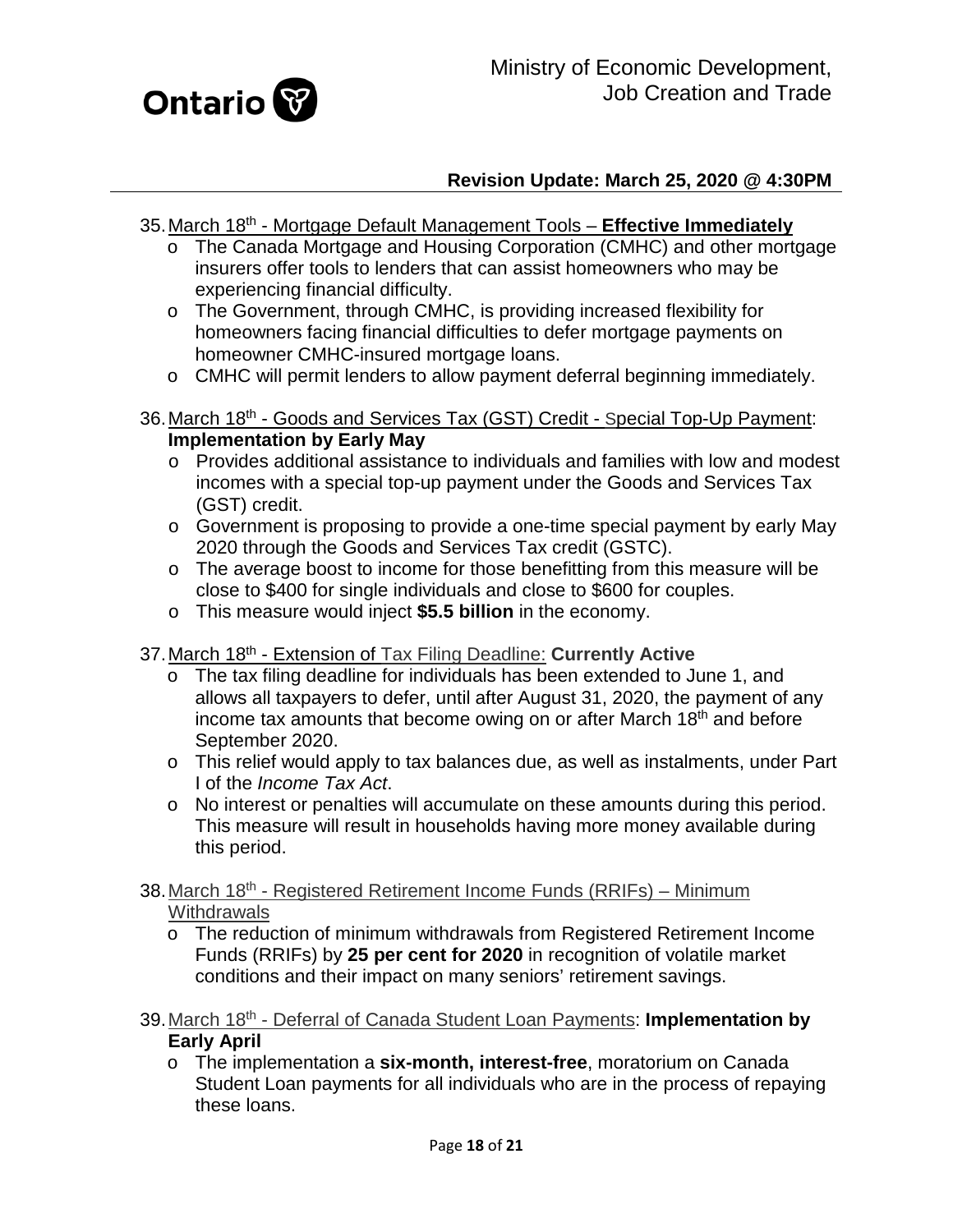

- <span id="page-18-0"></span>40.March 18th - \$305 million Indigenous Community Support Fund: **Implementation by April**
	- o **\$305 million** for a new distinctions-based Indigenous Community Support Fund, to address immediate needs in First Nations, Inuit, and Métis Nation communities.

# **Federal Government - Economic Response Plan – Cost and Implementation**

| <b>Measure</b>                                                                    | 2020-2021 Cost/Impact | Implementation                                  |
|-----------------------------------------------------------------------------------|-----------------------|-------------------------------------------------|
| <b>GST Credit</b>                                                                 | \$5.5 billion         | By Early May<br><i>*requires Royal Assent</i>   |
| <b>Enhanced Canada Child Benefit</b>                                              | \$1.9 billion         | May<br>* requires Royal Assent                  |
| <b>Temporary Business Wage</b><br><b>Subsidy</b>                                  | \$3.8 billion         | Immediately<br>Supporting legislation to follow |
| <b>Canada Student Loan Payments</b>                                               | \$190 million         | <b>Early April</b><br>* requires Royal Assent   |
| <b>Support for Indigenous</b><br><b>Communities</b>                               | \$305 million         | April<br><i>*requires Royal Assent</i>          |
| <b>Support for people experiencing</b><br>homelessness (through Reaching<br>Home) | \$157.5 million       | April<br><i>*requires Royal Assent</i>          |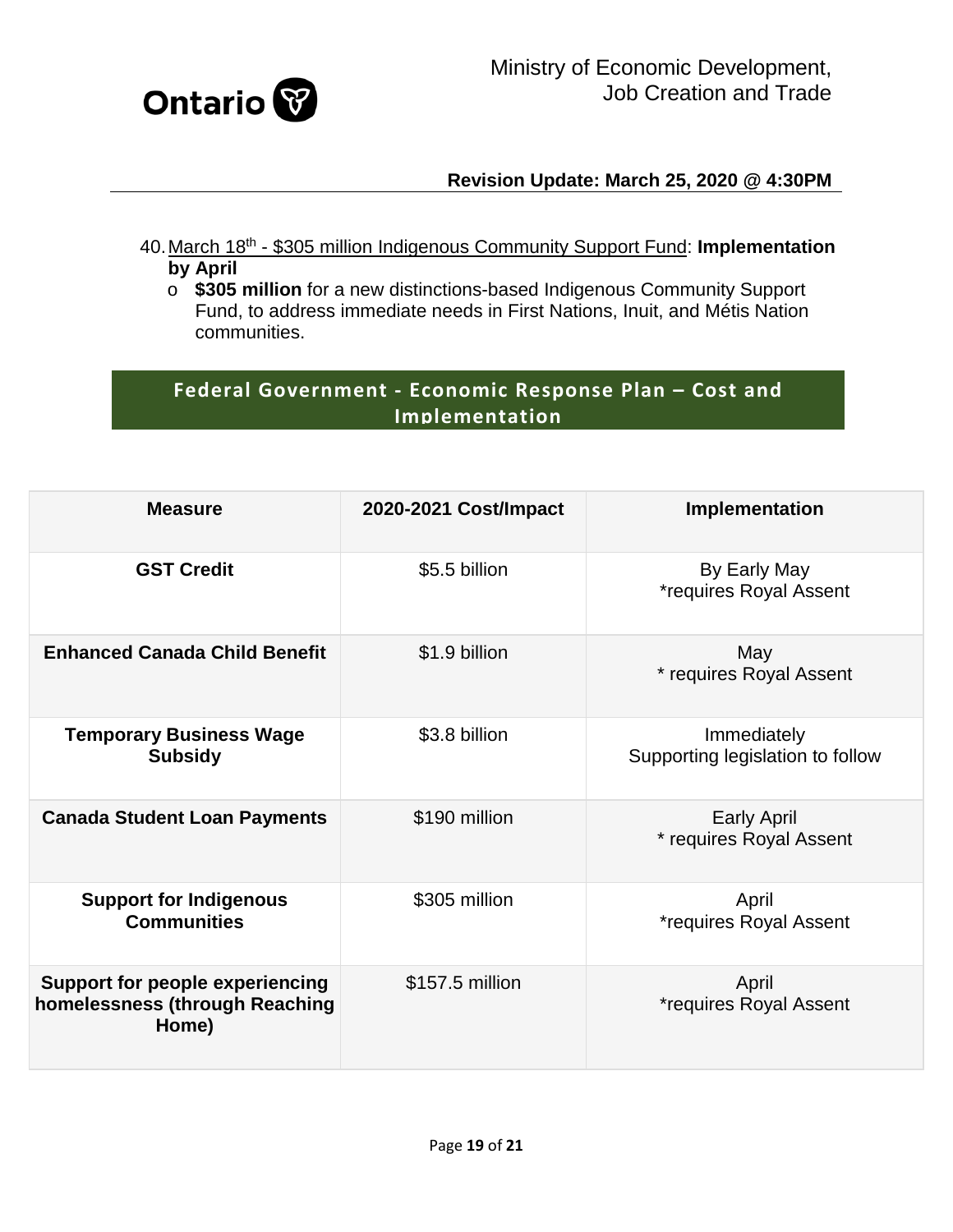

| <b>Support for women's shelters</b><br>and sexual assault centres<br>including on reserve                                                                                                                                                                                                | \$50 million                  | April<br><i>*requires Royal Assent</i>          |
|------------------------------------------------------------------------------------------------------------------------------------------------------------------------------------------------------------------------------------------------------------------------------------------|-------------------------------|-------------------------------------------------|
| <b>Lower Registered Retirement</b><br><b>Income Fund Minimum</b><br><b>Withdrawal Amounts</b>                                                                                                                                                                                            | \$495 million                 | Immediately<br>Supporting legislation to follow |
| <b>Total</b>                                                                                                                                                                                                                                                                             | \$27.4 billion                |                                                 |
| <b>Other supports</b>                                                                                                                                                                                                                                                                    |                               |                                                 |
| <b>Flexibility for individual and</b><br>corporate taxpayers (tax payment<br>deferral until September)                                                                                                                                                                                   | \$55 billion                  | Immediately                                     |
| <b>Business Credit Availability</b><br>Program (BCAP) through BDC<br>and EDC                                                                                                                                                                                                             | $$10$ billion +               | Immediately                                     |
| <b>Credit and liquidity support</b><br>through financial Crown<br>corporations, Bank of Canada,<br><b>OSFI, CMHC and commercial</b><br>lenders (e.g., Domestic Stability<br><b>Buffer, Insured Mortgage</b><br><b>Purchase Program, Banker's</b><br><b>Acceptance Purchase Facility)</b> | In the range of \$500 billion | Immediately                                     |
|                                                                                                                                                                                                                                                                                          |                               |                                                 |
|                                                                                                                                                                                                                                                                                          |                               |                                                 |